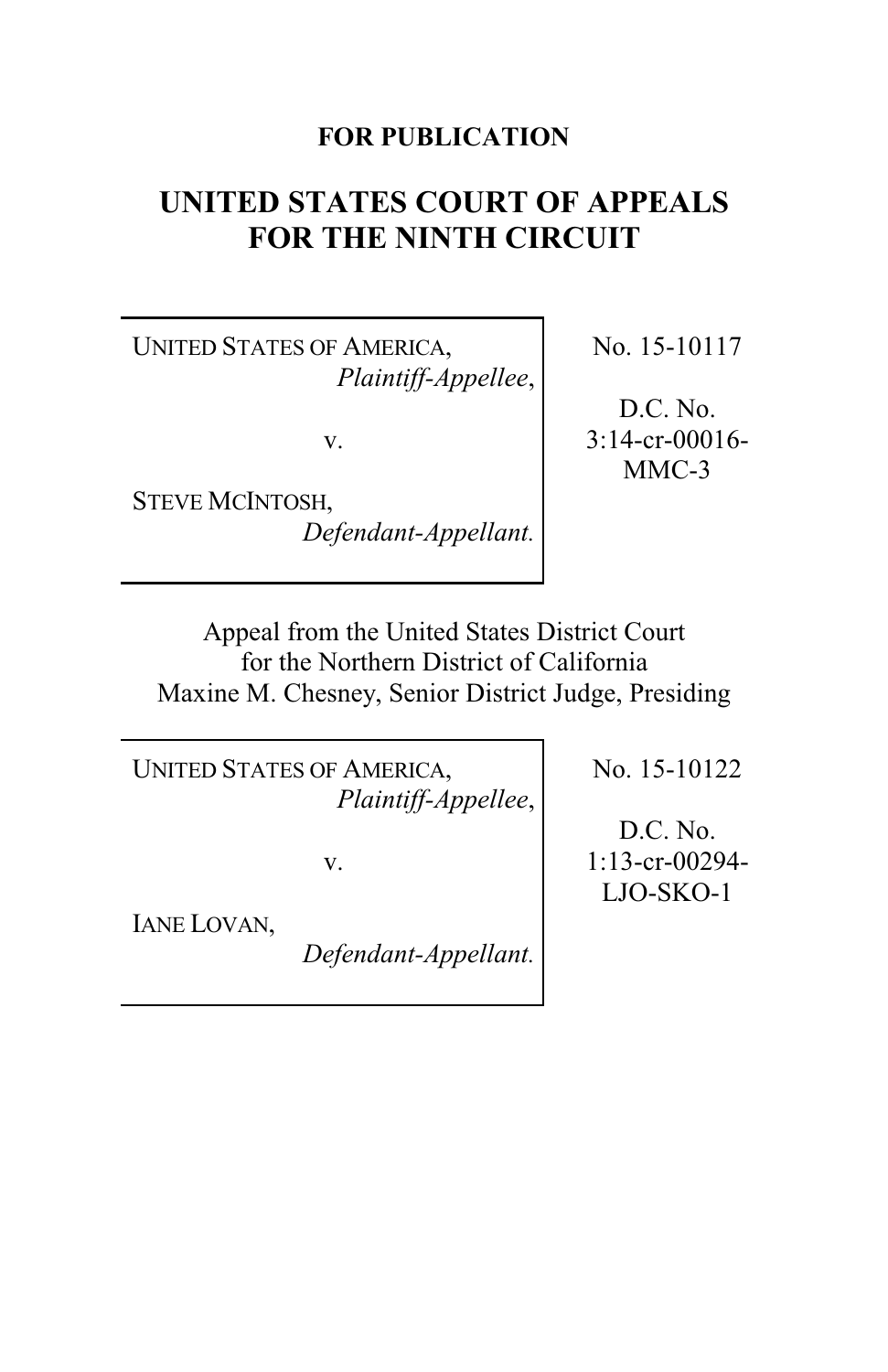UNITED STATES OF AMERICA, *Plaintiff-Appellee*,

v.

SOMPHANE MALATHONG, *Defendant-Appellant.*

UNITED STATES OF AMERICA, *Plaintiff-Appellee*,

v.

VONG SOUTHY, *Defendant-Appellant.*

UNITED STATES OF AMERICA, *Plaintiff-Appellee*,

v.

KHAMPHOU KHOUTHONG, *Defendant-Appellant.* No. 15-10127

D.C. No. 1:13-cr-00294- LJO-SKO-3

No. 15-10132

D.C. No. 1:13-cr-00294- LJO-SKO-2

No. 15-10137

D.C. No. 1:13-cr-00294- LJO-SKO-4

Appeals from the United States District Court for the Eastern District of California Lawrence J. O'Neill, District Judge, Presiding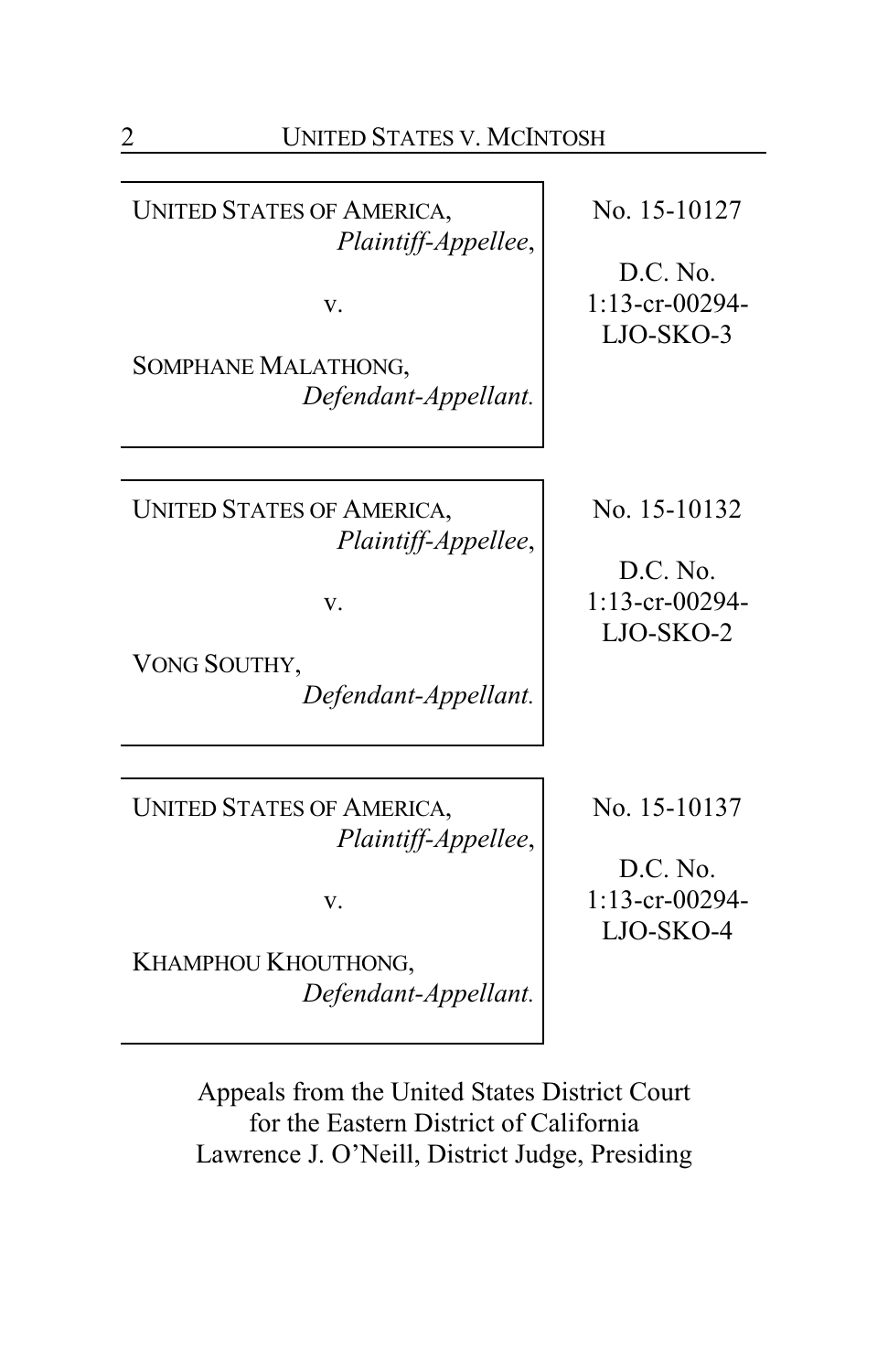UNITED STATES OF AMERICA, *Plaintiff-Appellee*, v. JERAD JOHN KYNASTON, AKA Jared J. Kynaston, AKA Jerad J. Kynaston; SAMUEL MICHAEL DOYLE, AKA Samuel M. Doyle; BRICE CHRISTIAN DAVIS, AKA Brice C. Davis; JAYDE DILLON EVANS, AKA Jayde D. Evans; TYLER SCOTT MCKINLEY, AKA Tyler S. McKinley, *Defendants-Appellants.*

No. 15-30098

D.C. No. 2:12-cr-00016- WFN-1

Appeal from the United States District Court for the Eastern District of Washington Wm. Fremming Nielsen, Senior District Judge, Presiding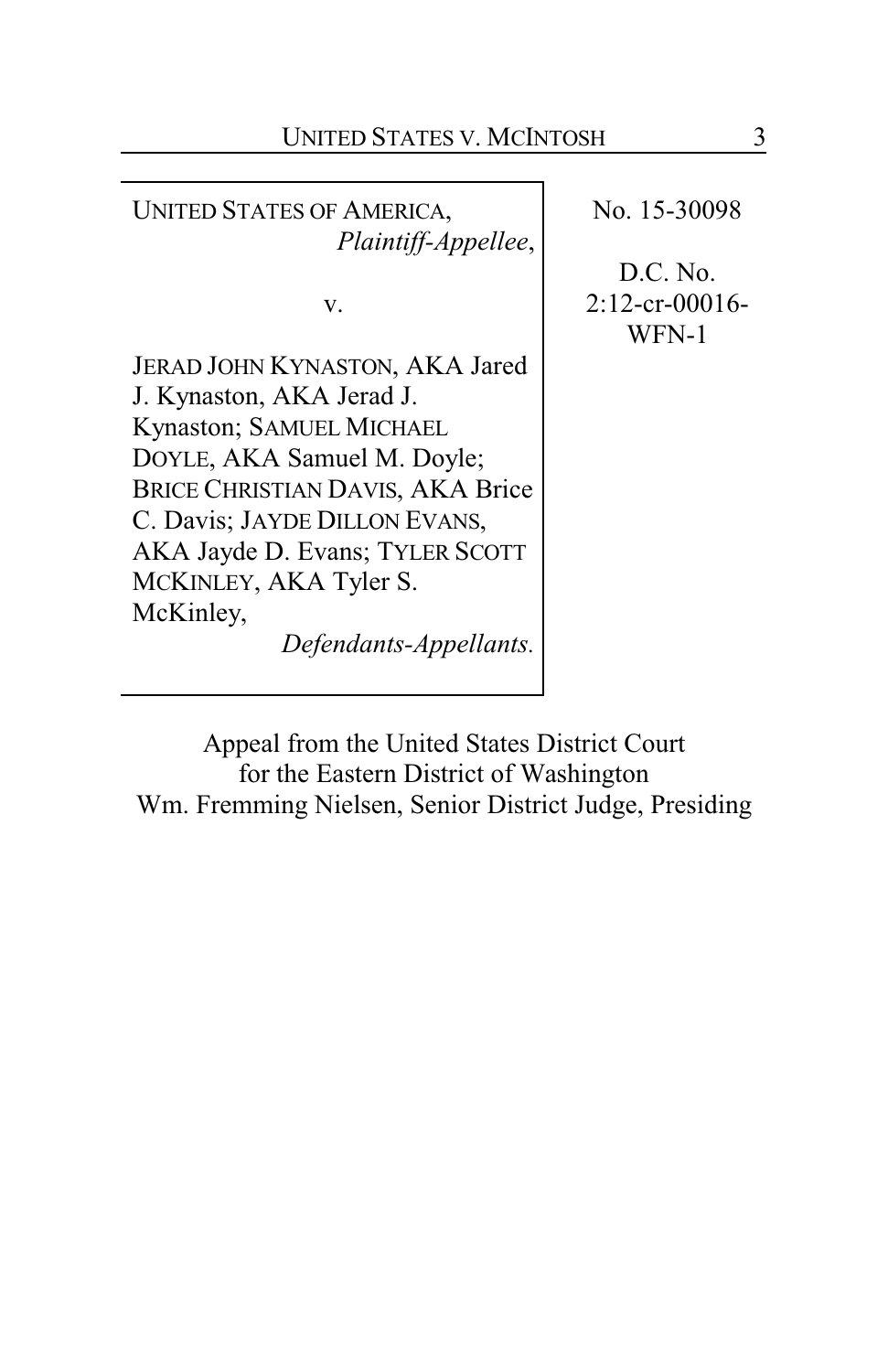IN RE IANE LOVAN,

IANE LOVAN,

*Petitioner*,

v.

UNITED STATES DISTRICT COURT FOR THE EASTERN DISTRICT OF CALIFORNIA, FRESNO,

*Respondent*,

UNITED STATES OF AMERICA, *Real Party in Interest.*

IN RE SOMPHANE MALATHONG,

SOMPHANE MALATHONG,

*Petitioner*,

v.

UNITED STATES DISTRICT COURT FOR THE EASTERN DISTRICT OF CALIFORNIA, FRESNO,

*Respondent*,

UNITED STATES OF AMERICA, *Real Party in Interest.* No. 15-71158

D.C. No. 1:13-cr-00294- LJO-SKO-1

No. 15-71174

D.C. No. 1:13-cr-00294- LJO-SKO-3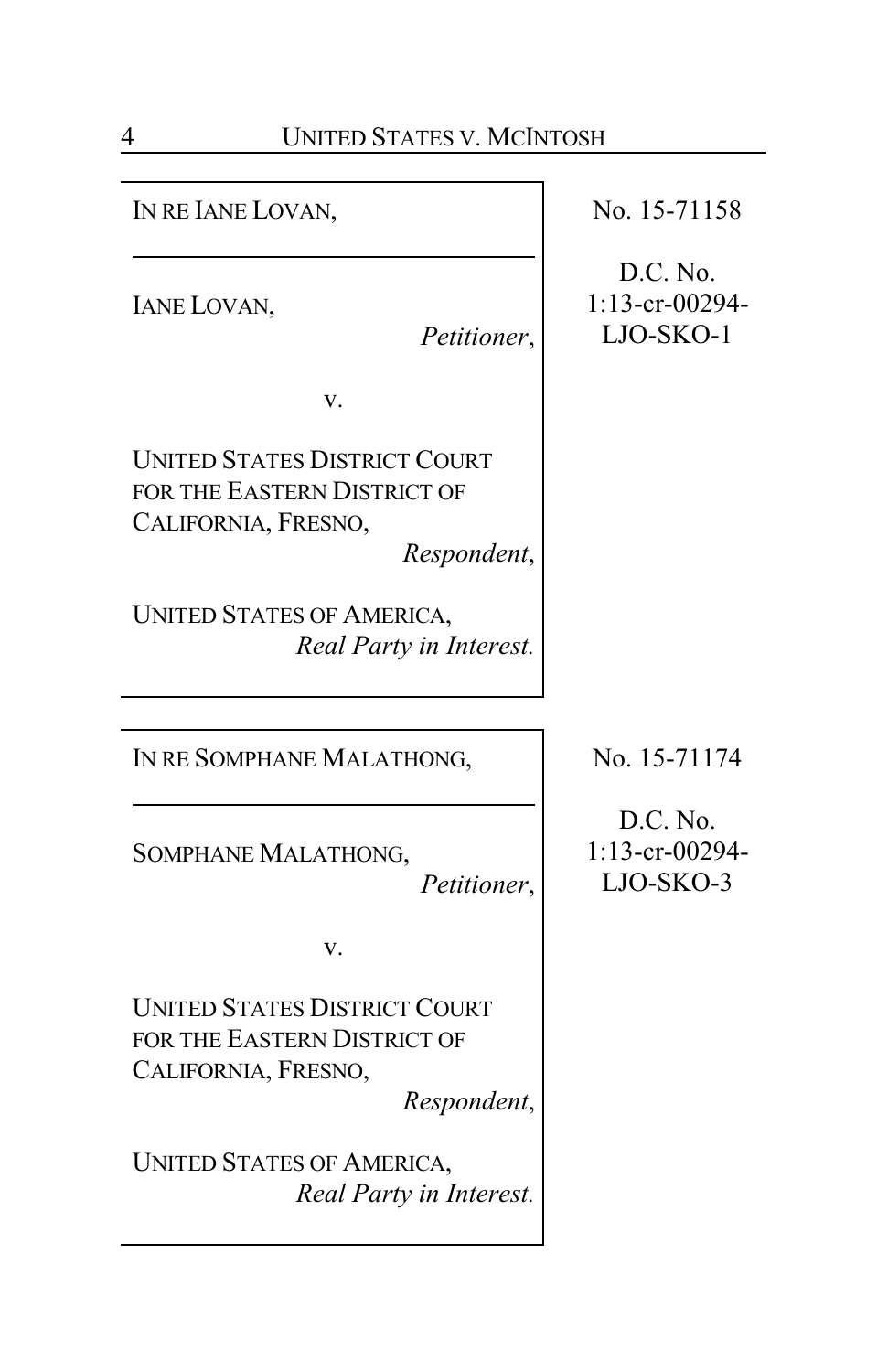IN RE VONG SOUTHY,

VONG SOUTHY,

*Petitioner*,

v.

UNITED STATES DISTRICT COURT FOR THE EASTERN DISTRICT OF CALIFORNIA, FRESNO,

*Respondent*,

UNITED STATES OF AMERICA, *Real Party in Interest.*

IN RE KHAMPHOU KHOUTHONG,

KHAMPHOU KHOUTHONG,

*Petitioner*,

v.

UNITED STATES DISTRICT COURT FOR THE EASTERN DISTRICT OF CALIFORNIA, FRESNO,

*Respondent*,

UNITED STATES OF AMERICA, *Real Party in Interest.* No. 15-71179

D.C. No. 1:13-cr-00294- LJO-SKO-2

No. 15-71225

D.C. No. 1:13-cr-00294- LJO-SKO-4

OPINION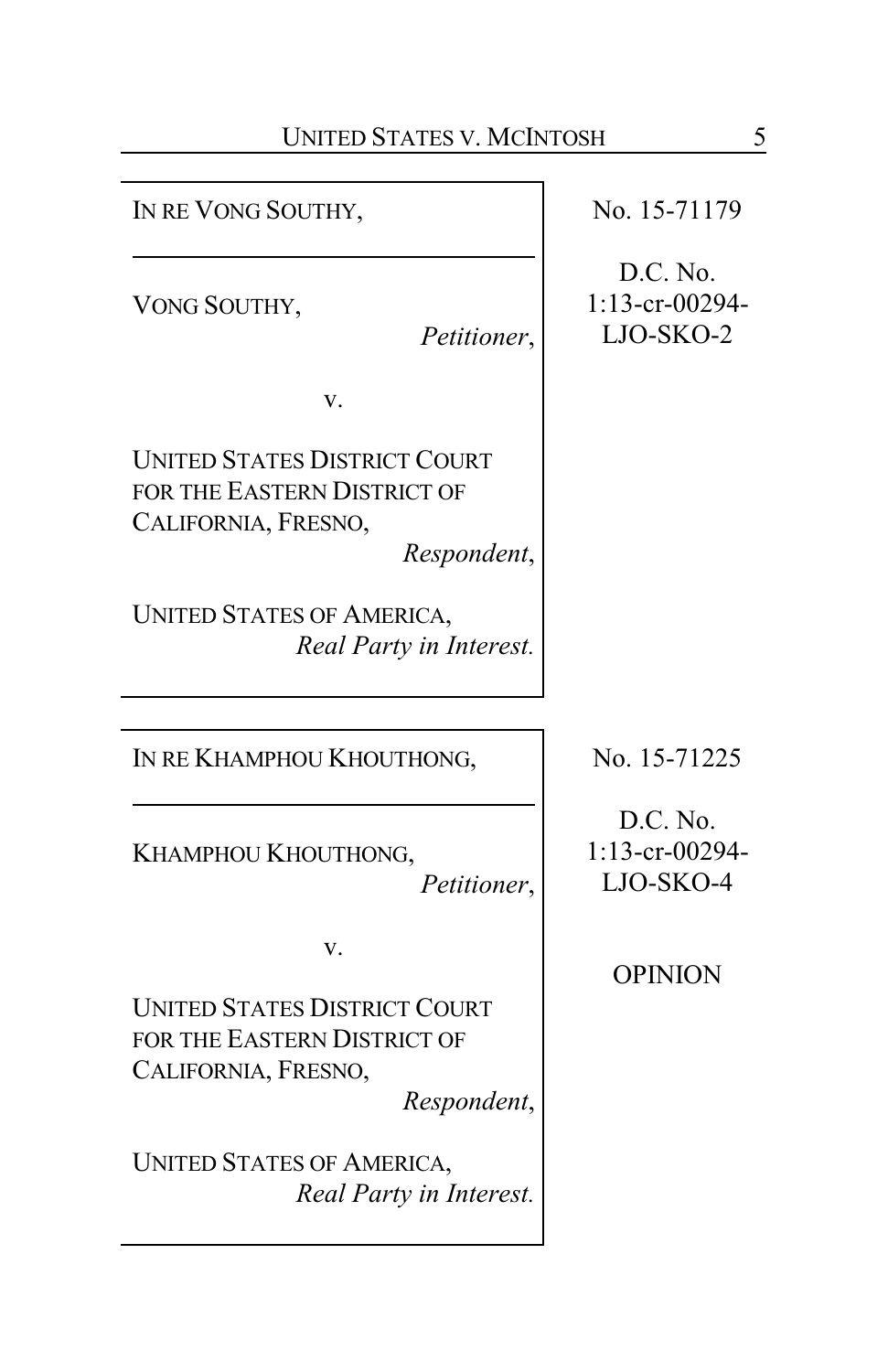## Petitions for Writ of Mandamus

Argued and Submitted December 7, 2015 San Francisco, California

Filed August 16, 2016

Before: Diarmuid F. O'Scannlain, Barry G. Silverman, and Carlos T. Bea, Circuit Judges.

Opinion by Judge O'Scannlain

## **SUMMARY\***

## **Criminal Law**

In ten consolidated interlocutory appeals and petitions for writs of mandamus arising from three district courts in two states, the panel vacated the district court's orders denying relief to the appellants, who have been indicted for violating the Controlled Substances Act, and who sought dismissal of their indictments or to enjoin their prosecutions on the basis of a congressional appropriations rider, Consolidated Appropriations Act, 2016, Pub. L. No. 114-113, § 542, 129 Stat. 2242, 2332-33 (2015), that prohibits the Department of Justice fromspending funds to prevent states' implementation of their medical marijuana laws.

**<sup>\*</sup>** This summary constitutes no part of the opinion of the court. It has been prepared by court staff for the convenience of the reader.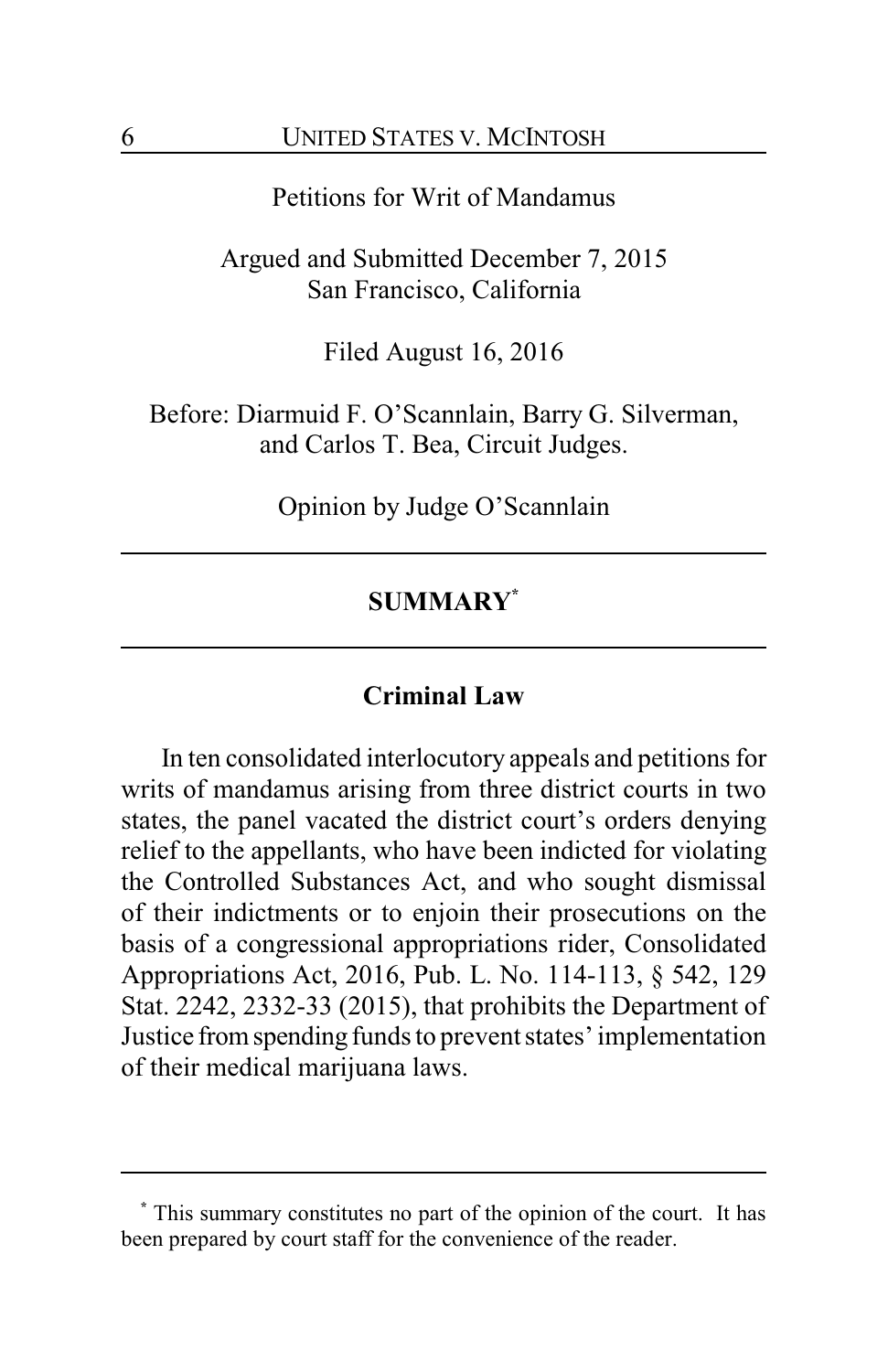The panel held that it has jurisdiction under 28 U.S.C.  $§ 1292(a)(1)$  to consider the interlocutory appeals from these direct denials of requests for injunctions, and that the appellants have standing to invoke separation-of-powers provisions of the Constitution to challenge their criminal prosecutions.

The panel held that  $\S$  542 prohibits DOJ from spending funds from relevant appropriations acts for the prosecution of individuals who engaged in conduct permitted by state medical marijuana laws and who fully complied with such laws. The panel wrote that individuals who do not strictly comply with all state-law conditions regarding the use, distribution, possession, and cultivation of medical marijuana have engaged in conduct that is unauthorized, and that prosecuting such individuals does not violate § 542.

Remanding to the district courts, the panel instructed that if DOJ wishes to continue these prosecutions, the appellants are entitled to evidentiary hearings to determine whether their conduct was completely authorized by state law. The panel wrote that in determining the appropriate remedy for any violation of § 542, the district courts should consider the temporal nature of the lack of funds along with the appellants' rights to a speedy trial.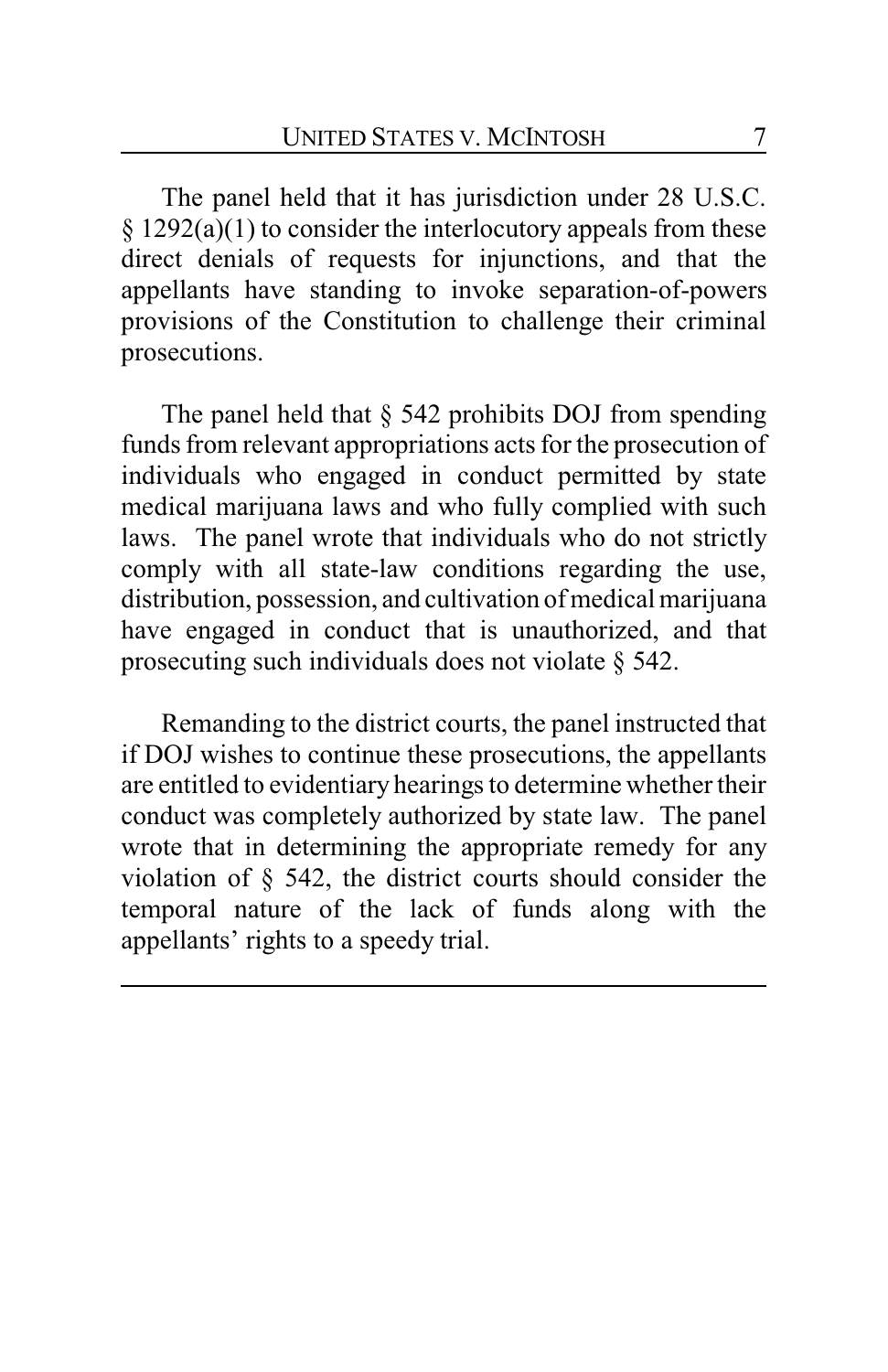# **COUNSEL**

Marc J. Zilversmit (argued), San Francisco, California, for Defendant-Appellant Steve McIntosh.

Robert R. Fischer (argued), Federal Defenders of Eastern Washington & Idaho, Spokane, Washington, for Defendant-Appellant Jerad John Kynaston.

Richard D. Wall, Spokane, Washington, for Defendant-Appellant Tyler Scott McKinley.

Douglas Hiatt, Seattle, Washington; Douglas Dwight Phelps, Spokane, Washington; for Defendant-Appellant Samuel Michael Doyle.

David Matthew Miller, Spokane, Washington, for Defendant-Appellant Brice Christian Davis.

Nicholas V. Vieth, Spokane, Washington, for Defendant-Appellant Jayde Dillion Evans.

Andras Farkas (argued), Assistant Federal Defender; Heather E. Williams, Federal Defender; Federal Defenders of the Eastern District of California, Fresno, California; for Defendant-Appellant/Petitioner Iane Lovan.

Daniel L. Harralson, Daniel L. Harralson Law Corp., Fresno, California, for Defendant-Appellant/Petitioner Somphane Malathong.

Harry M. Drandell, Law Offices of Harry M. Drandell, Fresno, California, for Defendant-Appellant/Petitioner Vong Southy.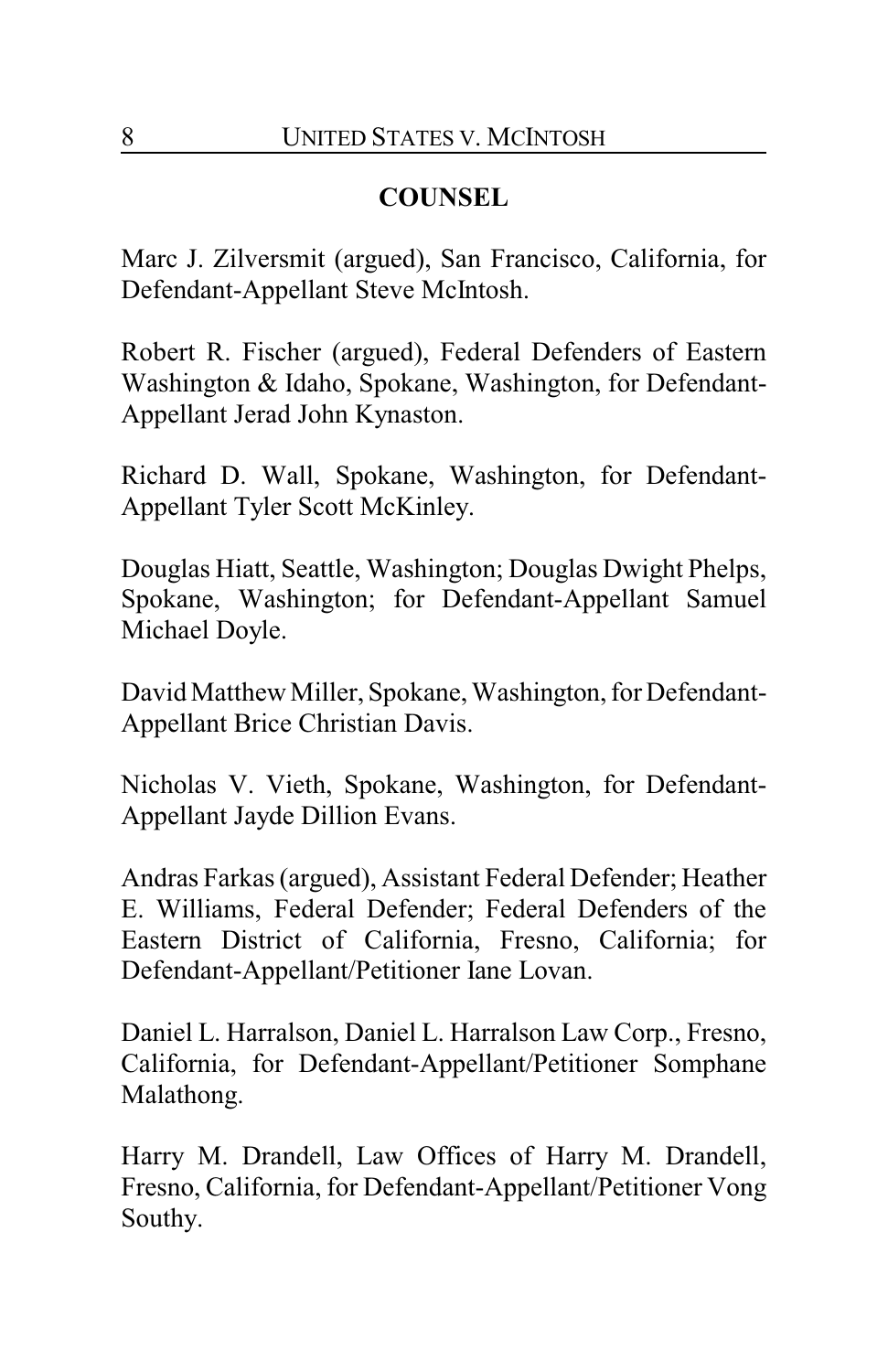Peter M. Jones, Wanger Jones Helsley, P.C., Fresno, California, for Defendant-Appellant/Petitioner Khamphou Khouthong.

Owen P.Martikan (argued), Assistant United States Attorney; Barbara J. Valliere, Chief, Appellate Division; Brian Stretch, United States Attorney; United States Attorney's Office, San Francisco, California, and ; Russell E. Smoot and Timothy J. Ohms, Assistant United States Attorneys; Michael C. Ormsby, United States Attorney; United States Attorney's Office, Spokane, Washington; Camil A. Skipper, Assistant United States Attorney; Benjamin B. Wagner, United States Attorney; United States Attorney's Office, Sacramento, California; for Plaintiff-Appellee/Real Party in Interest United States.

## **OPINION**

O'SCANNLAIN, Circuit Judge:

We are asked to decide whether criminal defendants may avoid prosecution for various federal marijuana offenses on the basis of a congressional appropriations rider that prohibits the United States Department of Justice from spending funds to prevent states' implementation of their own medical marijuana laws.

## I

## A

These ten cases are consolidated interlocutoryappeals and petitions for writs of mandamus arising out of orders entered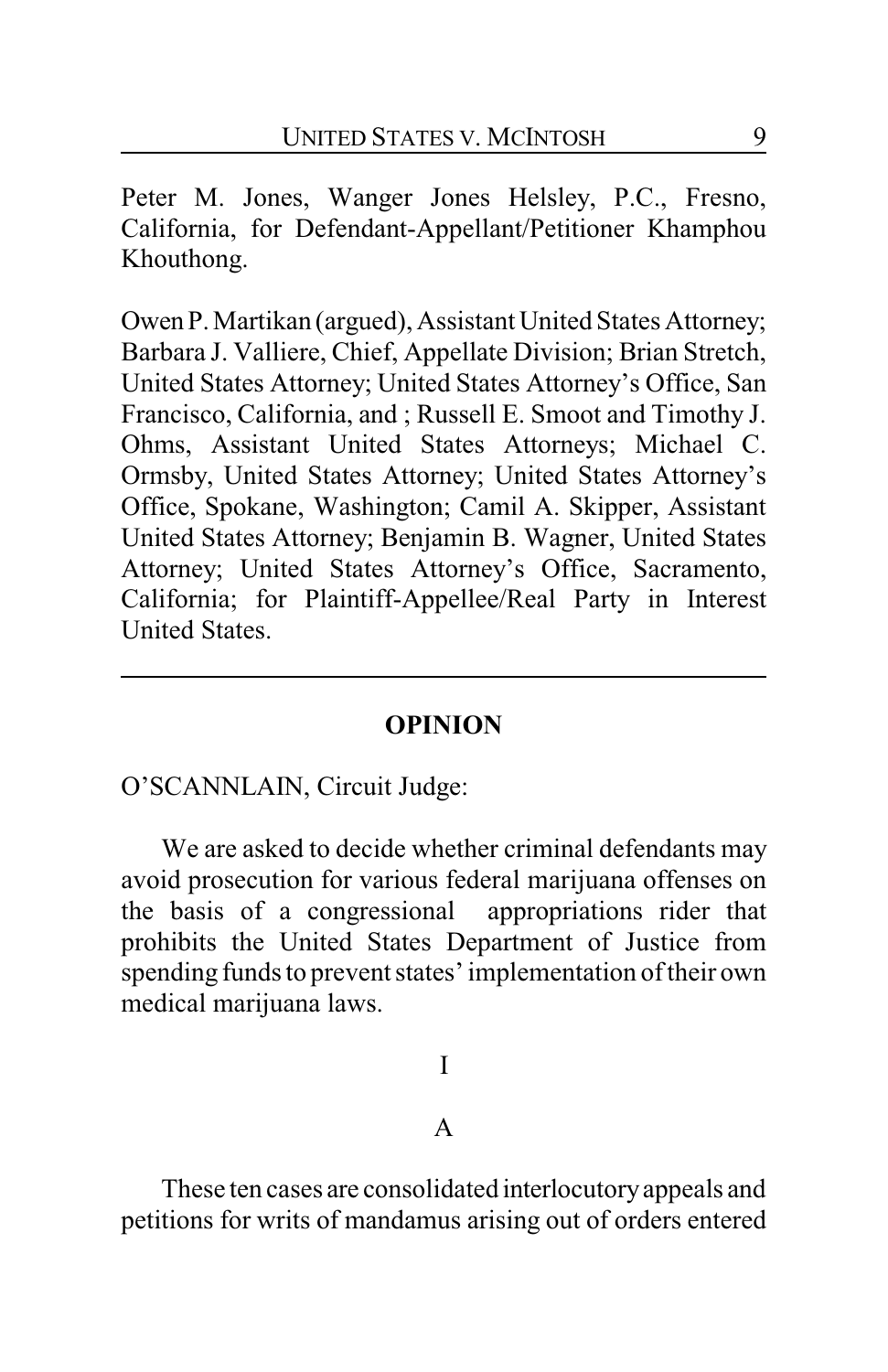by three district courts in two states within our circuit.**<sup>1</sup>** All Appellants have been indicted for various infractions of the Controlled Substances Act (CSA). They have moved to dismiss their indictments or to enjoin their prosecutions on the grounds that the Department of Justice (DOJ) is prohibited from spending funds to prosecute them.

In *McIntosh*, five codefendants allegedly ran four marijuana stores in the Los Angeles area known as Hollywood Compassionate Care (HCC) and Happy Days, and nine indoor marijuana grow sites in the San Francisco and Los Angeles areas. These codefendants were indicted for conspiracy to manufacture, to possess with intent to distribute, and to distribute more than 1000 marijuana plants in violation of 21 U.S.C. §§ 846, 841(a)(1), 841(b)(l)(A). The government sought forfeiture derived from such violations under 21 U.S.C. § 853.

In *Lovan*, the U.S. Drug Enforcement Agency and Fresno County Sheriff's Office executed a federal search warrant on 60 acres of land located on North Zedicker Road in Sanger, California. Officials allegedly located more than 30,000 marijuana plants on this property. Four codefendants were indicted for manufacturing 1000 or more marijuana plants and for conspiracy to manufacture 1000 or more marijuana plants in violation of 21 U.S.C. §§ 841(a)(1), 846.

**<sup>1</sup>** Appellants filed one appeal in *United States v. McIntosh*, No. 15- 10117, arising out of the Northern District of California; one appeal in *United States v. Kynaston*, No. 15-30098, arising out of the Eastern District ofWashington; and four appeals with four corresponding petitions for mandamus—Nos. 15-10122, 15-10127, 15-10132, 15-10137, 15- 71158, 15-71174, 15-71179, 15-71225, which we shall address as *United States v. Lovan*—arising out of the Eastern District of California.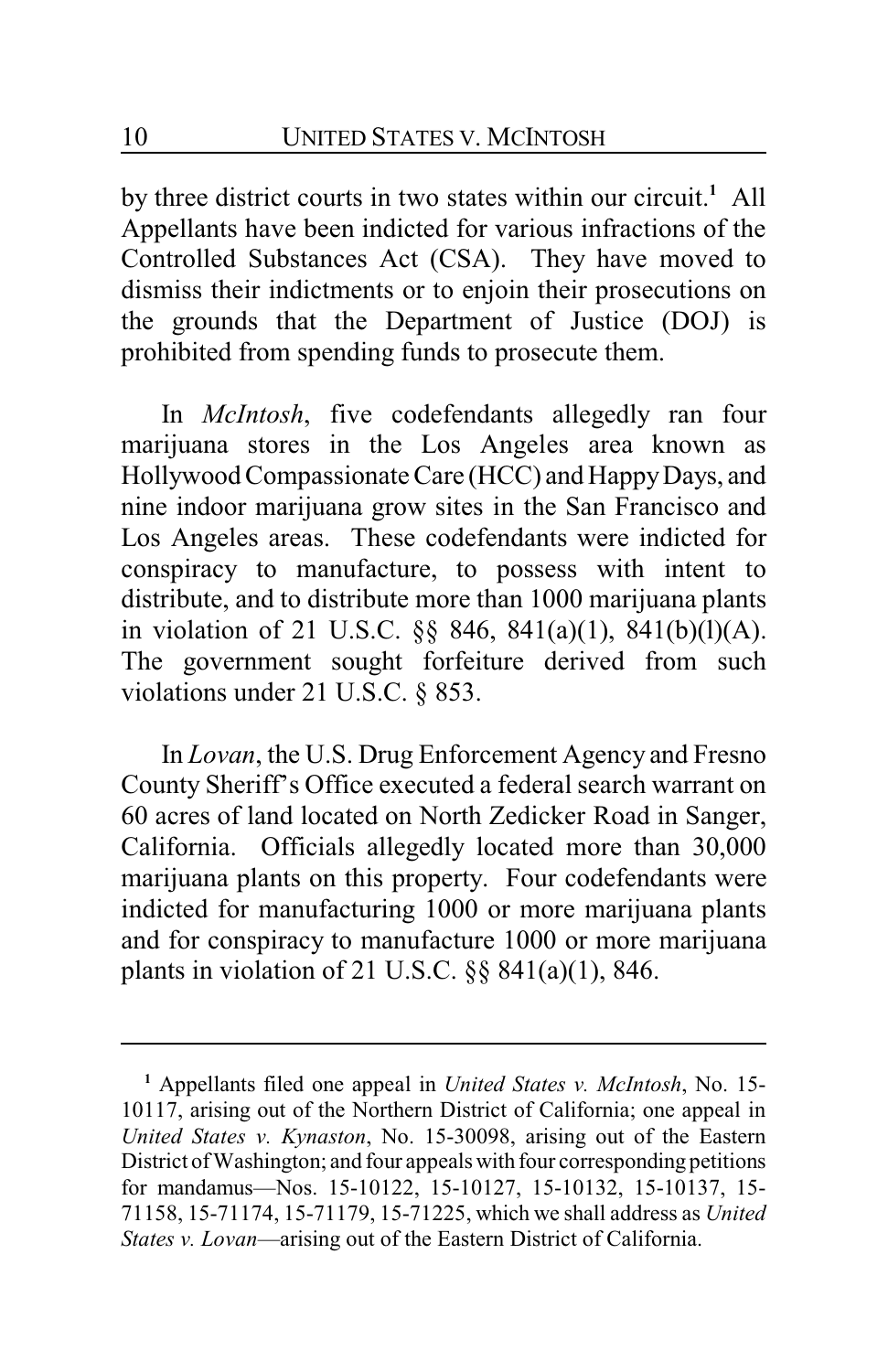In *Kynaston*, five codefendants face charges that arose out of the execution of a Washington State search warrant related to an investigation into violations of Washington's Controlled Substances Act. Allegedly, a total of 562 "growing marijuana plants," along with another 677 pots, some of which appeared to have the root structures of suspected harvested marijuana plants, were found. The codefendants were indicted for conspiring to manufacture 1000 or more marijuana plants, manufacturing 1000 or more marijuana plants, possessing with intent to distribute 100 or more marijuana plants, possessing a firearm in furtherance of a Title 21 offense, maintaining a drug-involved premise, and being felons in possession of a firearm in violation of 18 U.S.C. §§ 922(g)(1), 924(c)(1)(A)(i) and 21 U.S.C. §§ 841, 856(a)(1).

#### B

In December 2014, Congress enacted the following rider in an omnibus appropriations bill funding the government through September 30, 2015:

> None of the funds made available in this Act to the Department of Justice may be used, with respect to the States of Alabama, Alaska, Arizona, California, Colorado, Connecticut, Delaware, District of Columbia, Florida, Hawaii, Illinois, Iowa, Kentucky, Maine, Maryland, Massachusetts, Michigan, Minnesota, Mississippi, Missouri, Montana, Nevada, New Hampshire, New Jersey, New Mexico, Oregon, Rhode Island, South Carolina, Tennessee, Utah, Vermont, Washington, and Wisconsin, to prevent such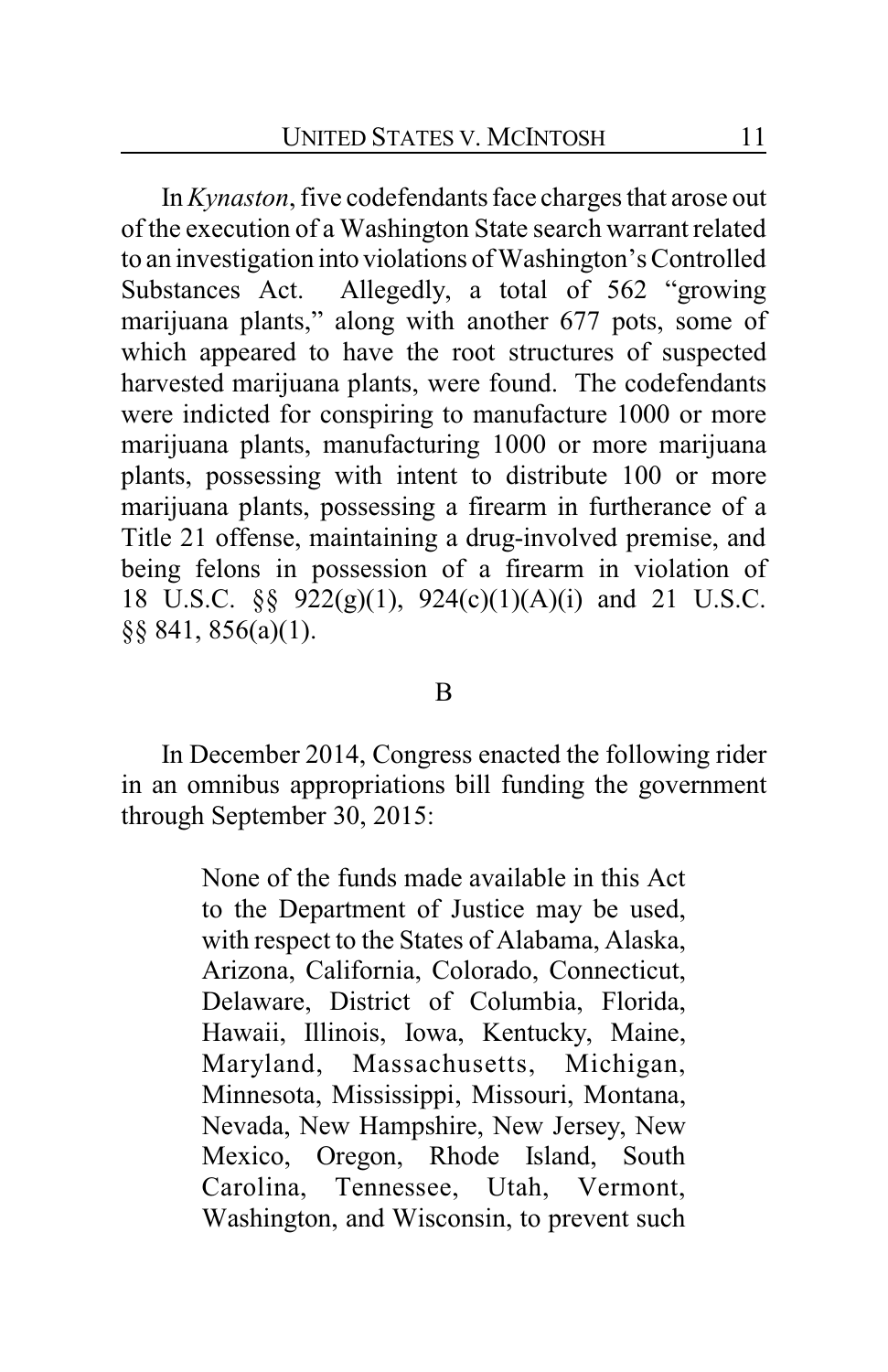States from implementing their own State laws that authorize the use, distribution, possession, or cultivation of medical marijuana.

Consolidated and Further Continuing Appropriations Act, 2015, Pub. L. No. 113-235, § 538, 128 Stat. 2130, 2217 (2014). Various short-term measures extended the appropriations and the rider through December 22, 2015. On December 18, 2015, Congress enacted a new appropriations act, which appropriates funds through the fiscal year ending September 30, 2016, and includes essentially the same rider in § 542. Consolidated Appropriations Act, 2016, Pub. L. No. 114-113, § 542, 129 Stat. 2242, 2332–33 (2015) (adding Guam and Puerto Rico and changing "prevent such States from implementing their own State laws" to "prevent any of them from implementing their own laws").

Appellants in *McIntosh*, *Lovan*, and *Kynaston* filed motions to dismiss or to enjoin on the basis of the rider. The motions were denied from the bench in hearings in *McIntosh* and *Lovan*, while the court in *Kynaston* filed a short written order denying the motion after a hearing. In *McIntosh* and *Kynaston*, the court concluded that defendants had failed to carry their burden to demonstrate their compliance with state medical marijuana laws. In *Lovan*, the court concluded that the determination of compliance with state law would depend on facts found by the jury in a federal prosecution, and thus it would revisit the defendants' motion after the trial.

Appellants in all three cases filed interlocutory appeals, and Appellants in *McIntosh* and *Lovan* ask us to consider issuing writs of mandamus if we do not assume jurisdiction over the appeals.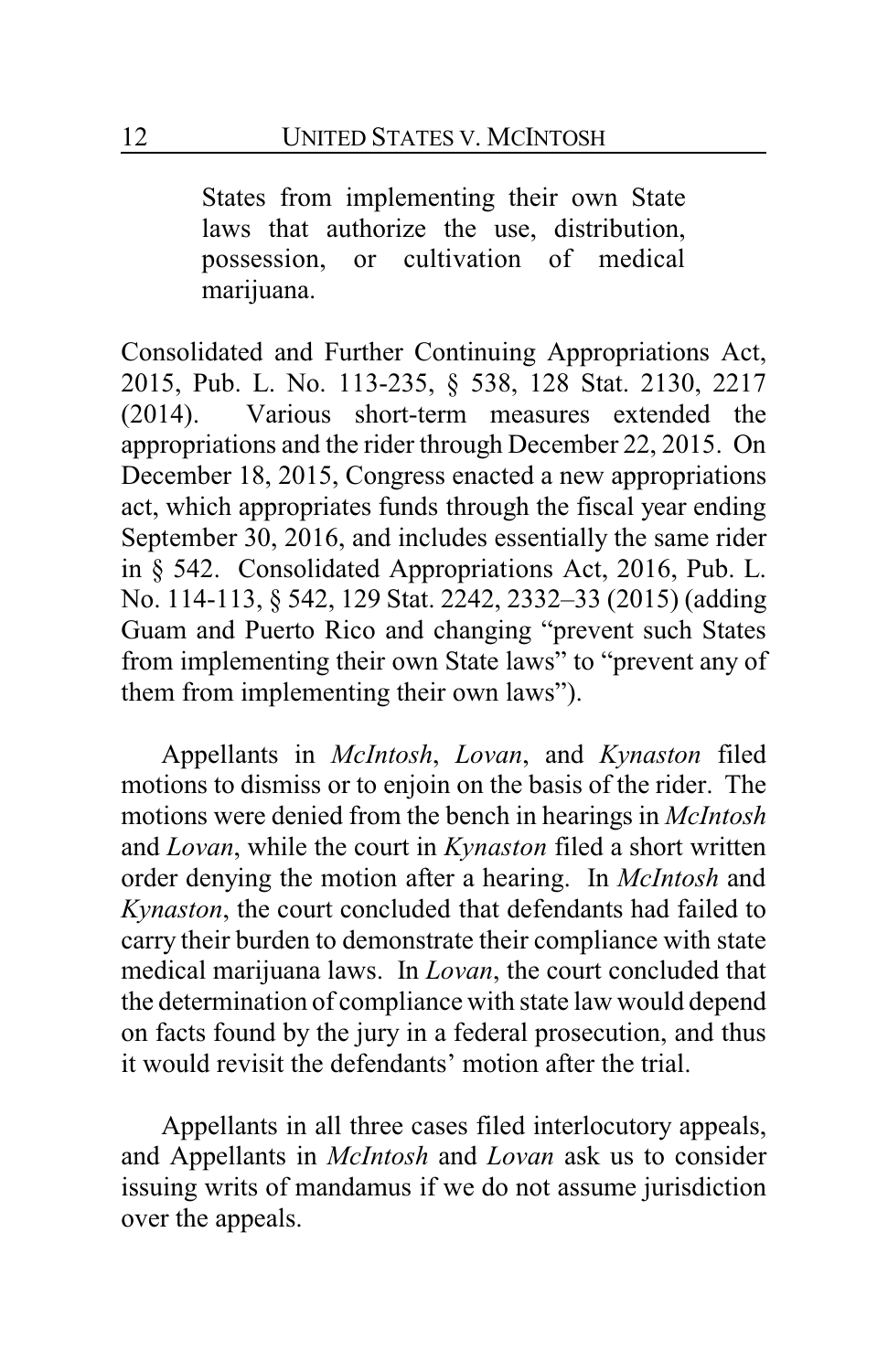#### II

Federal courts are courts of limited subject-matter jurisdiction, possessing only that power authorized both by the Constitution and by Congress. *See Gunn v. Minton*, 133 S. Ct. 1059, 1064 (2013). Before proceeding to the merits of this dispute, we must assure ourselves that we have jurisdiction. *See Steel Co. v. Citizens for a Better Env't*, 523 U.S. 83, 95 (1998).

#### A

The parties dispute whether Congress has authorized us to exercise jurisdiction over these interlocutoryappeals. "Our jurisdiction is typically limited to final decisions of the district court." *United States v. Romero-Ochoa*, 554 F.3d 833, 835 (9th Cir. 2009). "In criminal cases, this prohibits appellate review until after conviction and imposition of sentence." *Midland Asphalt Corp. v. United States*, 489 U.S. 794, 798 (1989). In the cases before us, no Appellants have been convicted or sentenced. Therefore, unless some exception to the general rule applies, we should not reach the merits of this dispute. Appellants invoke three possible avenues for reaching the merits: jurisdiction over an order refusing an injunction, jurisdiction under the collateral order doctrine, and the writ of mandamus. We address the first of these three avenues.

1

Under 28 U.S.C. § 1292(a), "the courts of appeals shall have jurisdiction of appeals from: (1) Interlocutory orders of the district courts of the United States . . . granting, continuing, modifying, *refusing* or dissolving *injunctions*, . . .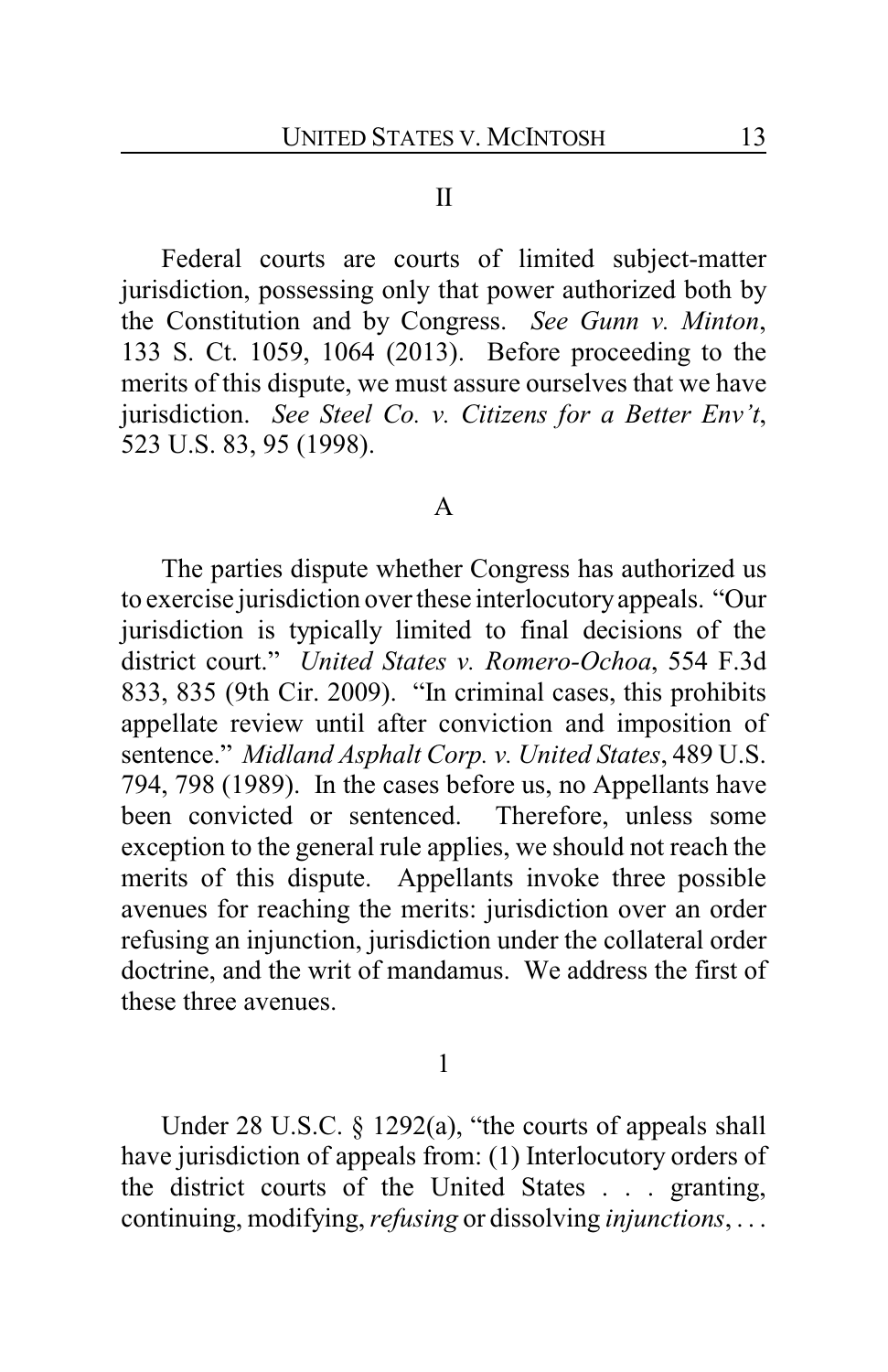except where a direct review may be had in the Supreme Court." (emphasis added). By its terms,  $\S$  1292(a)(1) requires only an interlocutory order refusing an injunction. Nonetheless, relying on *Carson v. American Brands, Inc.*, 450 U.S. 79, 84 (1981), the government argues that § 1292(a)(1) requires Appellants to show that the interlocutory order (1) has the effect of refusing an injunction; (2) has a serious, perhaps irreparable, consequence; and (3) can be effectually challenged only by immediate appeal.

The government's reliance on *Carson* is misplaced in light of our precedent interpreting that case. In *Shee Atika v. Sealaska Corp.*, we explained:

> In *Carson*, the Supreme Court considered whether section 1292(a)(1) permitted appeal from an order denying the parties' joint motion for approval of a consent decree that contained an injunction as one of its provisions. Because the order did not, on its face, deny an injunction, an appeal from the order did not fall precisely within the language of section  $1292(a)(1)$ . The Court nevertheless permitted the appeal. The Court stated that, while section 1292(a)(1) must be narrowly construed in order to avoid piecemeal litigation, it does permit appeals from orders that have the "practical effect" of denying an injunction, provided that the would-be appellant shows that the order "might have a serious, perhaps irreparable, consequence."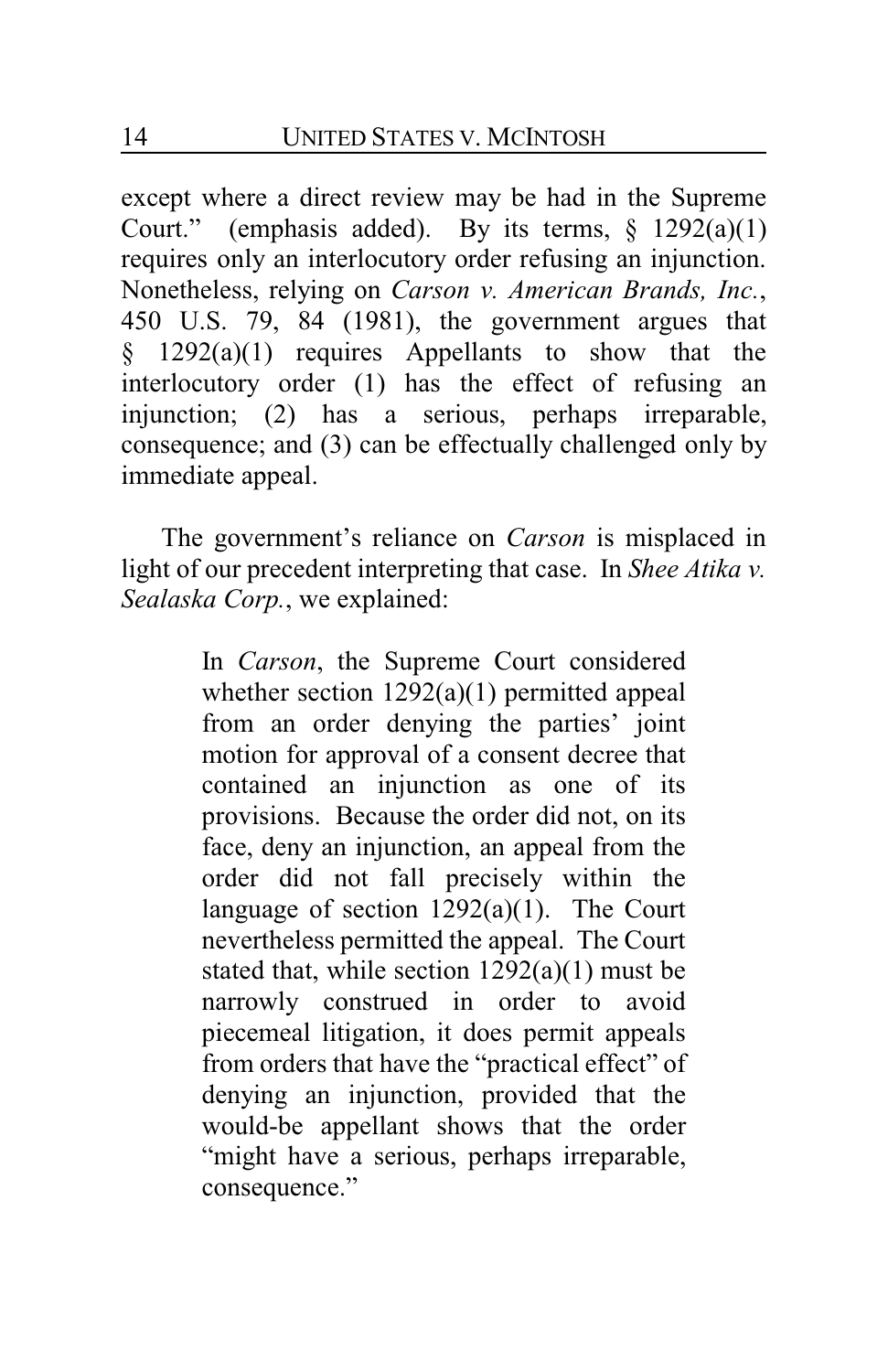We find nothing in *Carson* to suggest that the requirement of irreparable injury applies to appeals from orders specifically denying injunctions. *Carson* merely expanded the scope of appeals that do not fall within the meaning of the statute. Sealaska appeals from the direct denial of a request for an injunction. *Carson*, therefore, is simply irrelevant.

39 F.3d 247, 249 (9th Cir. 1994) (citations omitted); *accord Paige v. California*, 102 F.3d 1035, 1038 (9th Cir. 1996); *see also Shee Atika*, 39 F.3d at 249 n.2 (noting that its conclusion was consistent with "the overwhelming majority of courts of appeals that have considered the issue" and collecting cases). Thus, *Carson*'s requirements do not apply to appeals from the "direct denial of a request for an injunction." *Shee Atika*, 39 F.3d at 249.

2

In the cases before us, the district courts issued direct denials of requests for injunctions. Lovan, for instance, requested injunctive relief in the conclusion of his opening brief: "Therefore, the Court should dismiss all counts against Mr. Lovan based upon alleged violations of 21 U.S.C. § 841 and/or enjoin the Department of Justice from taking any further action against the defendants in this case unless and until the Department can show such action does not involve the expenditure of any funds in violation of the Appropriations Act." At the hearing, Lovan's counsel made exceptionally clear that his motion sought injunctive relief in the alternative: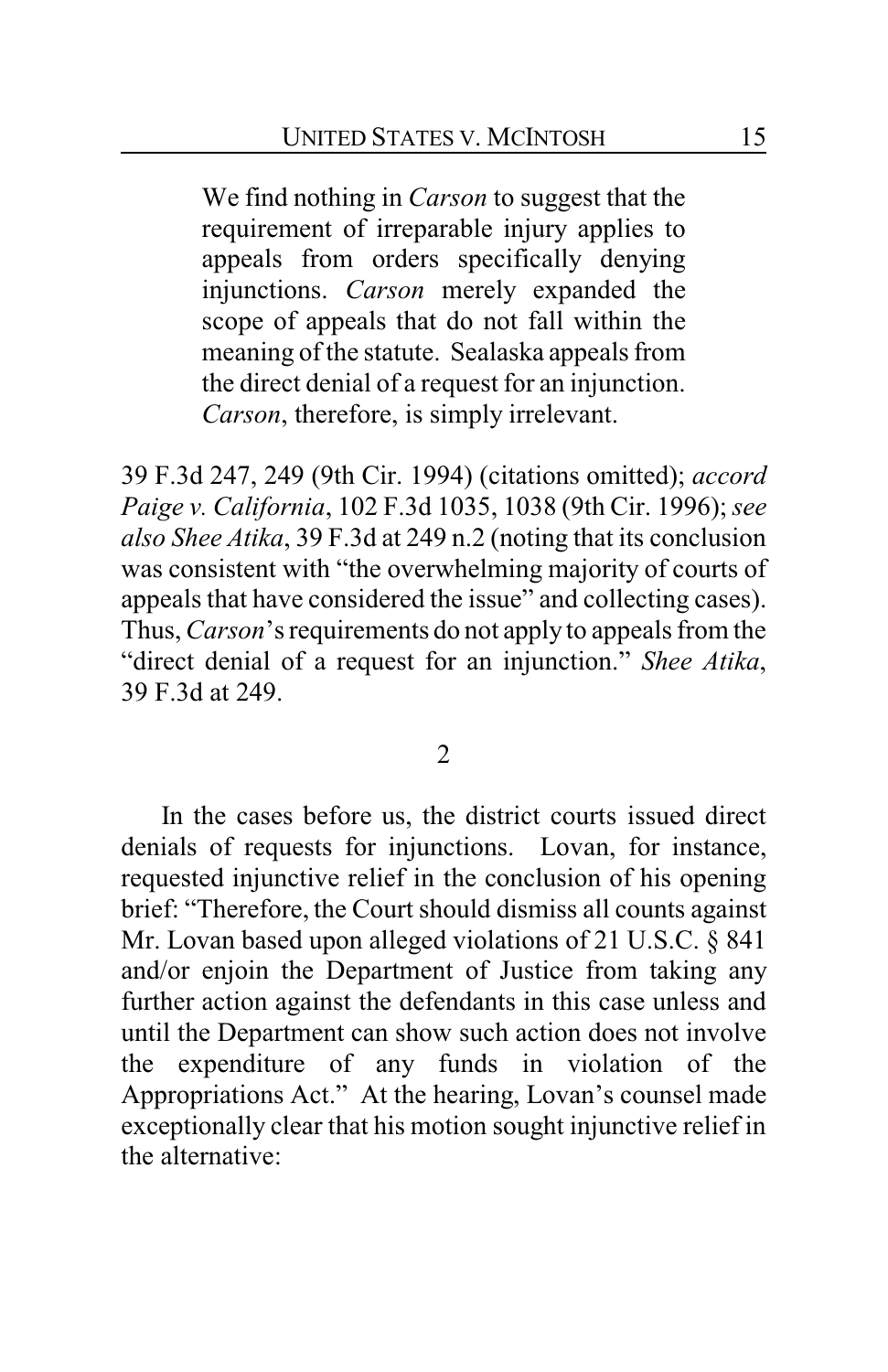THE COURT: But remember, your remedy is not because you are upset that the Department of Justice is spending taxpayer money. Your remedy is a dismissal, which is what you are seeking now, is it not?

MR. FARKAS: And your Honor, as an alternative in our motion, we ask for a stay of these proceedings, asked this Court to enjoin the Department of Justice from spending any funds to prosecute Mr. Lovan if this Court finds he is in conformity with the California Compassionate Use Act. So it is a motion to dismiss or, alternatively, a motion to enjoin until Congress designates funds for that purpose.

Shortly thereafter, Lovan's counsel reiterated: "[W]e would ask either for a dismissal or to enjoin the government from spending any funds that were not appropriated under the Appropriations Act." At the close of the hearing, Lovan's counsel even explicitly argued that the district court's denial of injunctive relief would be appealable immediately: "I believe this might be the type of collateral order that is appealable to the Ninth Circuit immediately. As I said, we are asking for an injunction." The district court denied Lovan's motion, which clearly requested injunctive relief.

Similarly, in *Kynaston*, the opening brief in support of the motion began and ended with explicit requests for injunctive relief. Subsequent filings by other defendants in that case referenced the injunctive relief sought, and one discussed at length how courts of equity should exercise their jurisdiction.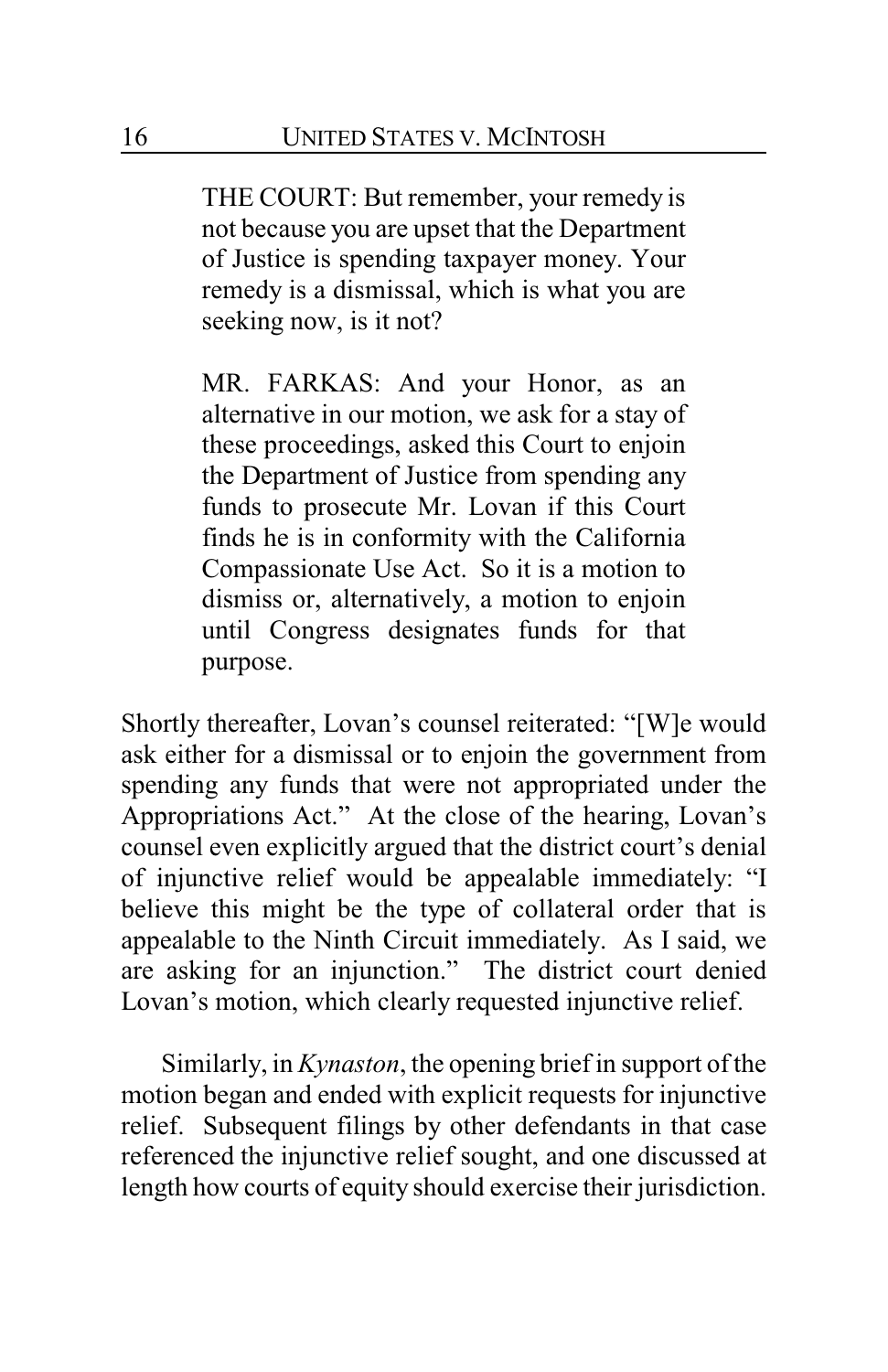The district court denied the motion, which clearly sought injunctive relief.

In *McIntosh*, the defendant requested injunctive relief in his moving papers, and he mentioned his request for injunctive relief three times in his reply brief. At the hearing, the question of injunctive relief did not arise, and the district court said simply that it was denying the motion. Although McIntosh could have emphasized the equitable component of his request more, we conclude that he raised the issue sufficiently for the denial of his motion to constitute a direct denial of a request for an injunction.

Therefore, we have jurisdiction under 28 U.S.C.  $§ 1292(a)(1)$  to consider the interlocutory appeals from these direct denials of requests for injunctions.

#### 3

We note the unusual circumstances presented by these cases. In almost all federal criminal prosecutions, injunctive relief and interlocutory appeals will not be appropriate. Federal courts traditionally have refused, except in rare instances, to enjoin federal criminal prosecutions. *See Ackerman v. Int'l Longshoremen's Union*, 187 F.2d 860, 868 (9th Cir. 1951); *Argonaut Mining Co. v. McPike*, 78 F.2d 584, 586 (9th Cir. 1935); *Stolt-Nielsen, S.A. v. United States*, 442 F.3d 177, 185 (3d Cir. 2006); *Deaver v. Seymour*, 822 F.2d 66, 69 (D.C. Cir. 1987). "An order by a federal court that relates only to the conduct or progress of litigation before that court ordinarily is not considered an injunction and therefore is not appealable under  $\S$  1292(a)(1)." *Gulfstream Aerospace Corp. v. Mayacamas Corp.*, 485 U.S. 271, 279 (1988). Thus, in almost all circumstances, federal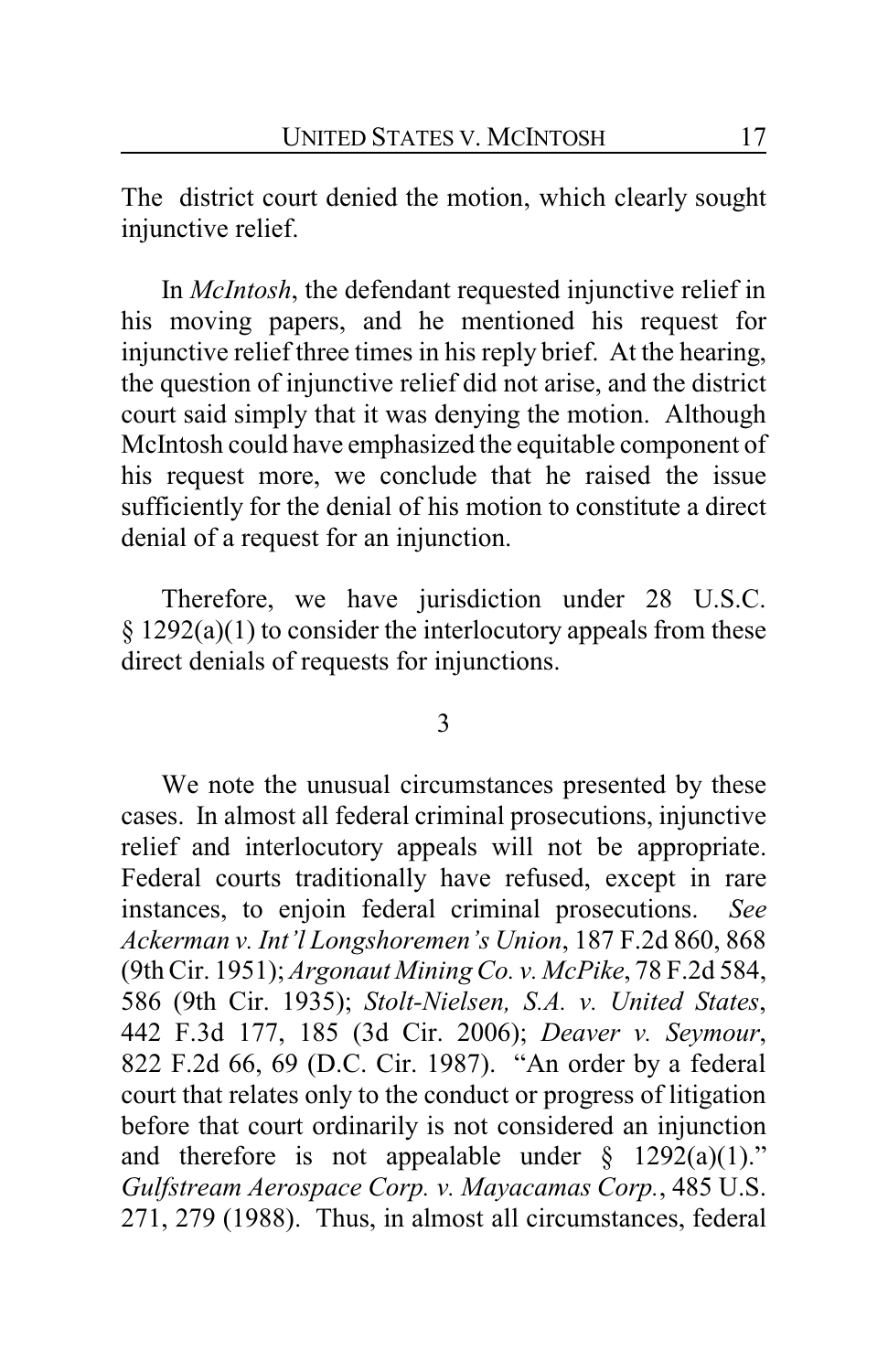criminal defendants cannot obtain injunctions of their ongoing prosecutions, and orders by district courts relating solely to requests to stay ongoing federal prosecutions will not constitute appealable orders under  $\S$  1292(a)(1).

Here, however, Congress has enacted an appropriations rider that specifically restricts DOJ from spending money to pursue certain activities. It is "emphatically . . . the exclusive province of the Congress not only to formulate legislative policies and mandate programs and projects, but also to establish their relative priority for the Nation. Once Congress, exercising its delegated powers, has decided the order of priorities in a given area, it is for . . . the courts to enforce them when enforcement is sought." *Tenn. Valley Auth. v. Hill*, 437 U.S. 153, 194 (1978); *accord United States v. Oakland Cannabis Buyers' Co-op.*, 532 U.S. 483, 497 (2001). A "court sitting in equity cannot 'ignore the judgment of Congress, deliberately expressed in legislation." *Oakland Cannabis*, 532 U.S. at 497 (quoting *Virginian Ry. Co. v. Sys. Fed'n No. 40*, 300 U.S. 515, 551 (1937)). Even if Appellants cannot obtain injunctions of their prosecutions themselves, they can seek—and have sought—to enjoin DOJ from *spending funds*from the relevant appropriations acts on such prosecutions.**<sup>2</sup>** When Congress has enacted a legislative

**<sup>2</sup>** We need not decide in the first instance exactly how the district courts should resolve claims that DOJ is spending money to prosecute a defendant in violation of an appropriations rider. We therefore take no view on the precise relief required and leave that issue to the district courts in the first instance. We note that district courts in criminal cases have ancillary jurisdiction, which "is the power of a court to adjudicate and determine matters incidental to the exercise of its primary jurisdiction over a cause under review." *United States v. Sumner*, 226 F.3d 1005, 1013–15 (9th Cir. 2000); *see Kokkonen v. Guardian Life Ins. Co. of Am.*, 511 U.S.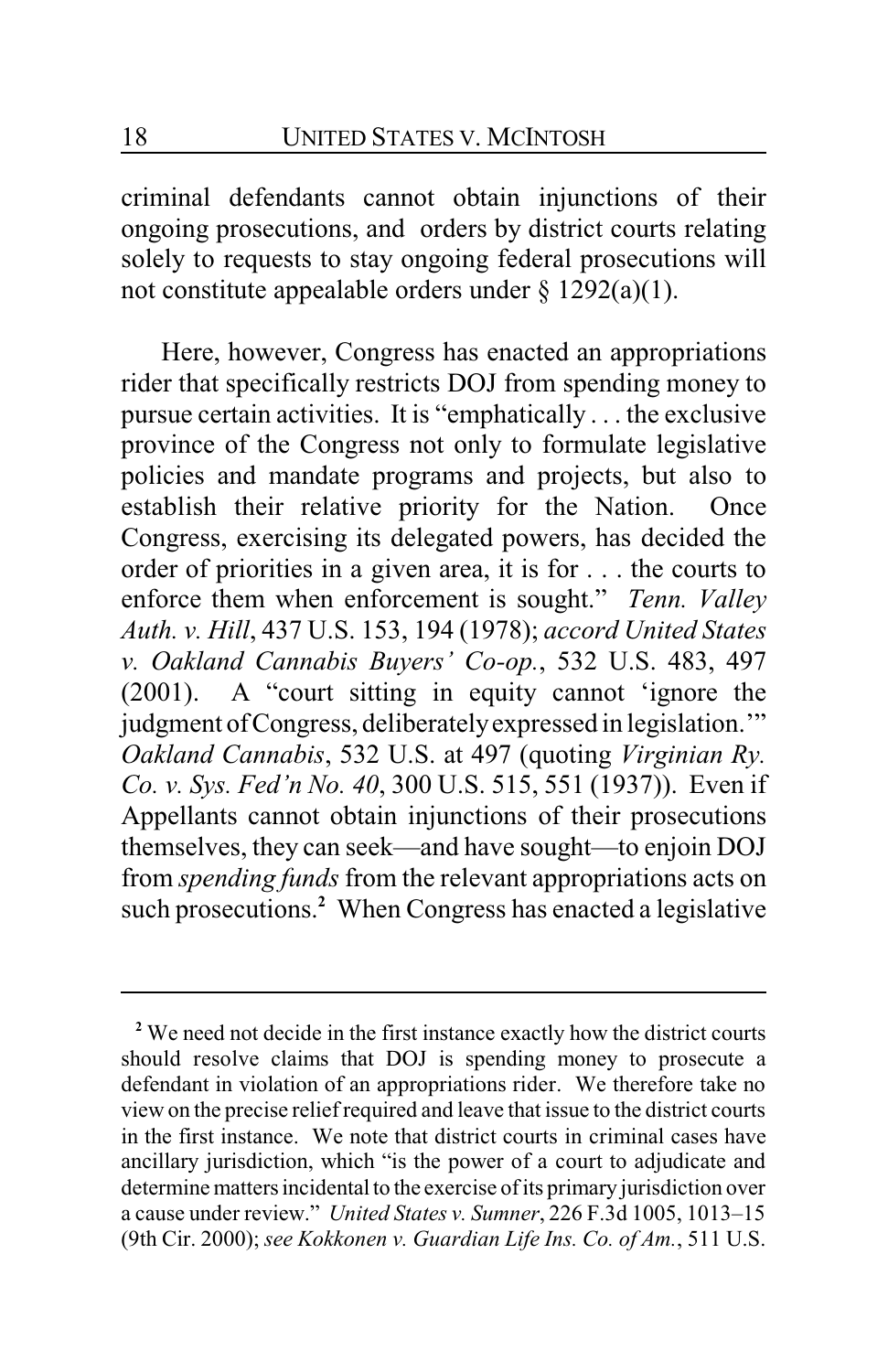restriction like § 542 that expressly prohibits DOJ from spending funds on certain actions, federal criminal defendants may seek to enjoin the expenditure of those funds, and we may exercise jurisdiction over a district court's direct denial of a request for such injunctive relief.

#### B

## 1

As part of our jurisdictional inquiry, we must consider whether Appellants have standing to complain that DOJ is spending money that has not been appropriated by Congress. "The doctrine of standing asks whether a litigant is entitled to have a federal court resolve his grievance." *Kowalski v. Tesmer*, 543 U.S. 125, 128 (2004). Although the government concedes that Appellants have standing, we have an "independent obligation to examine [our] own jurisdiction, and standing is perhaps the most important of the jurisdictional doctrines." *United States v. Hays*, 515 U.S. 737, 742 (1995) (internal quotation marks and alterations omitted).

Constitutional limits on our jurisdiction are established by Article III, which limits the jurisdiction of federal courts to "Cases" and "Controversies." U.S. Const. art. III, § 2*.* It "demands that an 'actual controversy' persist throughout all stages of litigation. That means that standing 'must be met by persons seeking appellate review . . . .'" *Hollingsworth v. Perry*, 133 S. Ct. 2652, 2661 (2013) (citations omitted). To have Article III standing, a litigant "must have suffered or be

<sup>375, 378–80</sup> (1994); *Garcia v. Teitler*, 443 F.3d 202, 206–10 (2d Cir. 2006).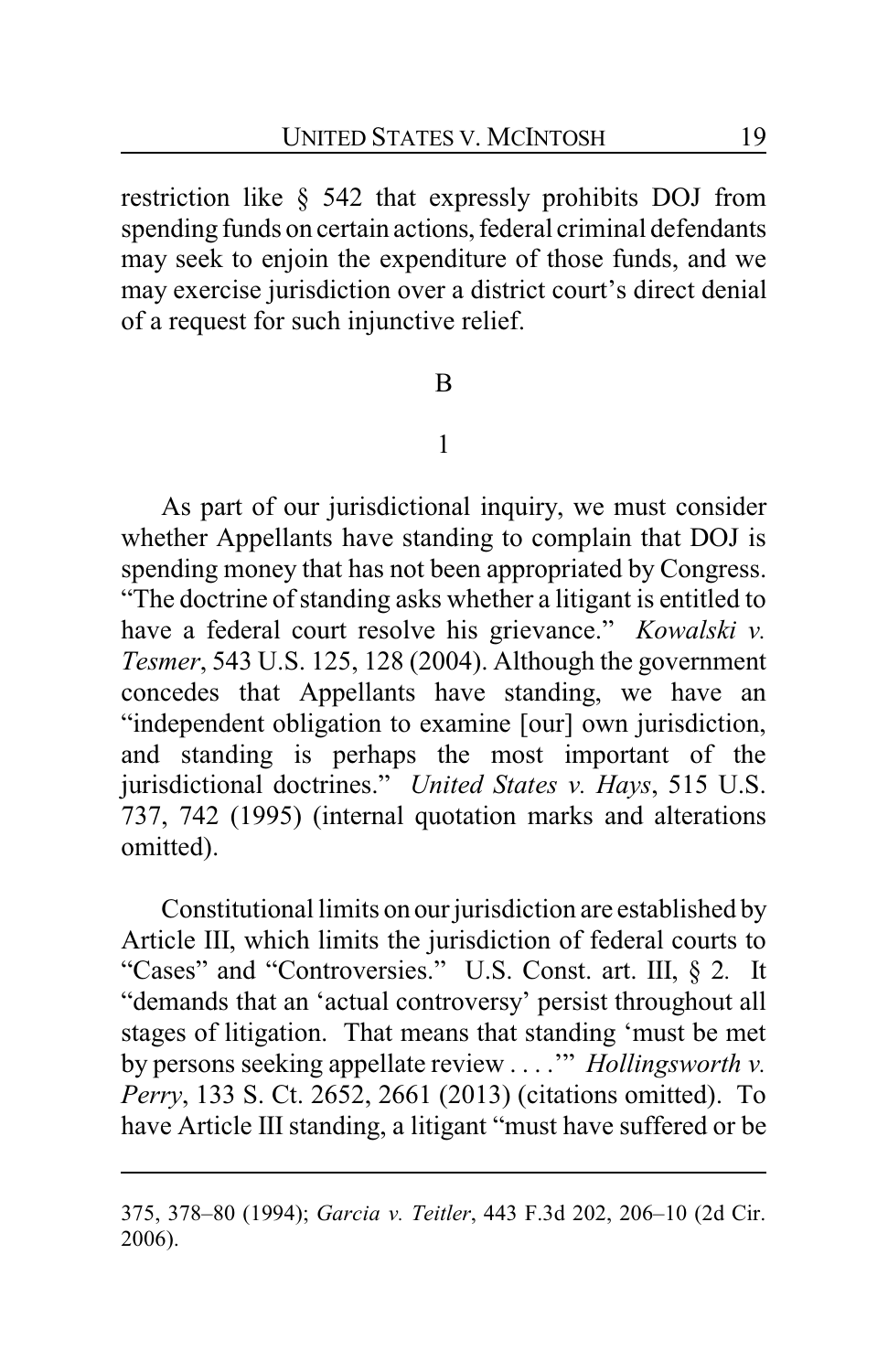imminently threatened with a concrete and particularized 'injury in fact' that is fairly traceable to the challenged action . . . and likely to be redressed by a favorable judicial decision." *Lexmark Int'l, Inc. v. Static Control Components, Inc.*, 134 S. Ct. 1377, 1386 (2014).

In *Bond v. United States*, the Supreme Court addressed a situation similar to the cases before us. 564 U.S. 211 (2011). There, the Third Circuit had concluded that the criminal defendant lacked "standing to challenge a federal statute on grounds that the measure interferes with the powers reserved to States," and the Supreme Court reversed. *Id.* at 216, 226.

The Court explained that "[o]ne who seeks to initiate or continue proceedings in federal court must demonstrate, among other requirements, both standing to obtain the relief requested, and, in addition, an 'ongoing interest in the dispute' on the part of the opposing party that is sufficient to establish 'concrete adverseness."<sup>,</sup> *Id.* at 217 (citations omitted). "When those conditions are met, Article III does not restrict the opposing party's ability to object to relief being sought at its expense." *Id.* "The requirement of Article III standing thus had no bearing upon [the defendant's] capacity to assert defenses in the District Court." *Id.*

Applying those principles to the defendant's standing to appeal, the Court concluded that it was "clear Article III's prerequisites are met. Bond's challenge to her conviction and sentence 'satisfies the case-or-controversy requirement, because the incarceration . . . constitutes a concrete injury, caused by the conviction and redressable by invalidation of the conviction.'" *Id.* Here, Appellants have not yet been deprived of liberty via a conviction, but their indictments imminently threaten such a deprivation. *Cf. Susan B.*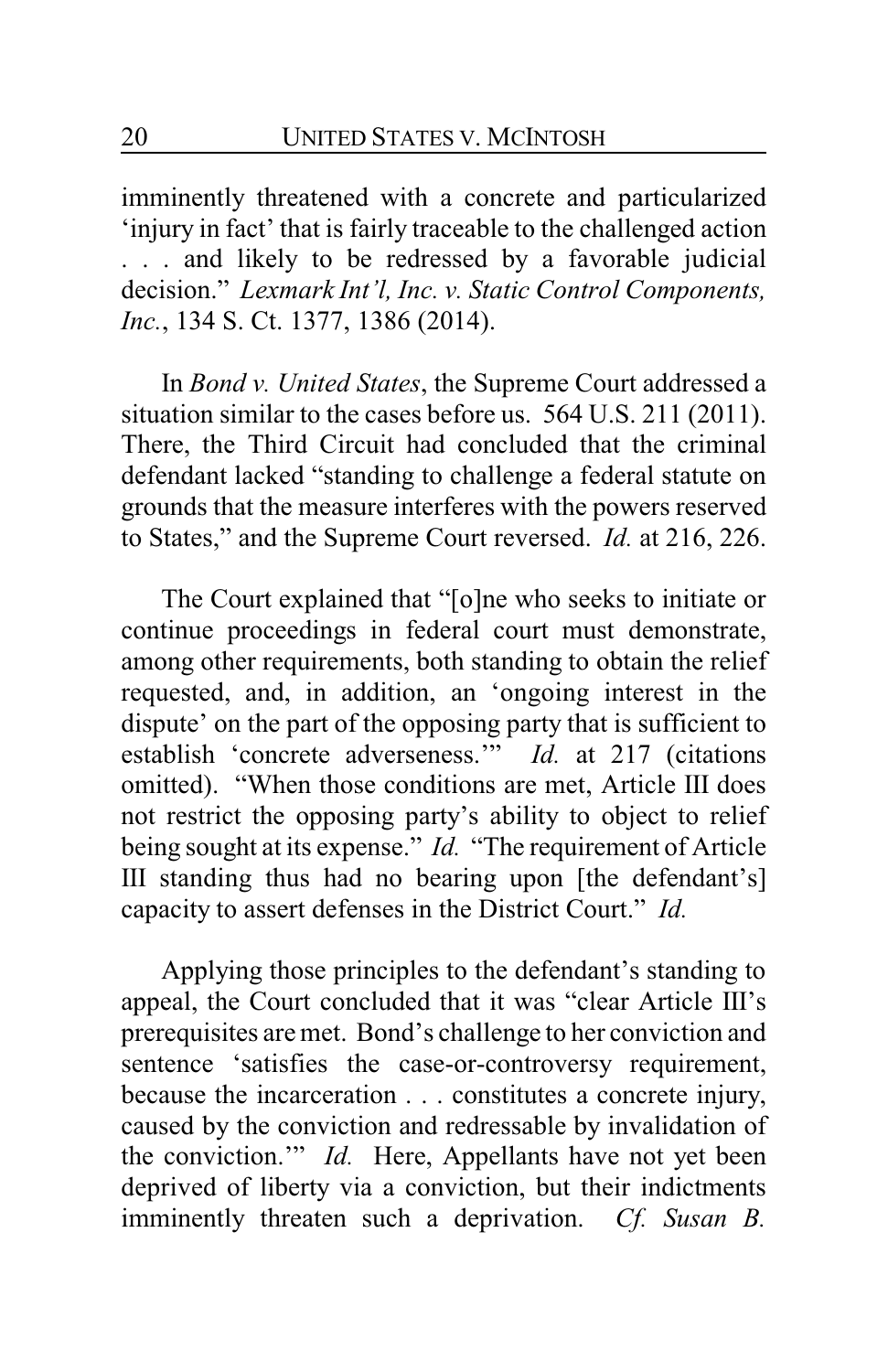*Anthony List v. Driehaus*, 134 S. Ct. 2334, 2342–47 (2014) (threatened prosecution may give rise to standing). They clearly had Article III standing to pursue their challenges below because they were merely objecting to relief sought at their expense. And they have standing on appeal because their potential convictions constitute concrete, particularized, and imminent injuries, which are caused by their prosecutions and redressable by injunction or dismissal of such prosecutions. *See Bond*, 564 U.S. at 217.

After addressing Article III standing, the *Bond* Court concluded that, "[i]f the constitutional structure of our Government that protects individual liberty is compromised, individuals who suffer otherwise justiciable injury may object." *Id.* at 223. The Court explained that both federalism and separation-of-powers constraints in the Constitution serve to protect individual liberty, and a litigant in a proper case can invoke such constraints "[w]hen government acts in excess of its lawful powers." *Id.* at 220–24. The Court gave numerous examples of cases in which private parties, rather than government departments, were able to rely on separation-of-powers principles in otherwise jusiticiable cases or controversies. *See id.* at 223 (citing *Free Enter. Fund v. Pub. Co. Accounting Oversight Bd.*, 561 U.S. 477 (2010); *Clinton v. City of New York*, 524 U.S. 417, 433–36 (1998); *Plaut v. Spendthrift Farm, Inc.*, 514 U.S. 211 (1995); *Bowsher v. Synar*, 478 U.S. 714 (1986); *INS v. Chadha*, 462 U.S. 919 (1983); *N. Pipeline Constr. Co. v. Marathon Pipe Line Co.*, 458 U.S. 50 (1982); *Youngstown Sheet &Tube Co. v. Sawyer*, 343 U.S. 579 (1952); *A.L.A. Schechter Poultry Corp. v. United States*, 295 U.S. 495 (1935)).

The Court reiterated this principle in *NLRB v. Noel Canning*, 134 S. Ct. 2550 (2014). There, the Court granted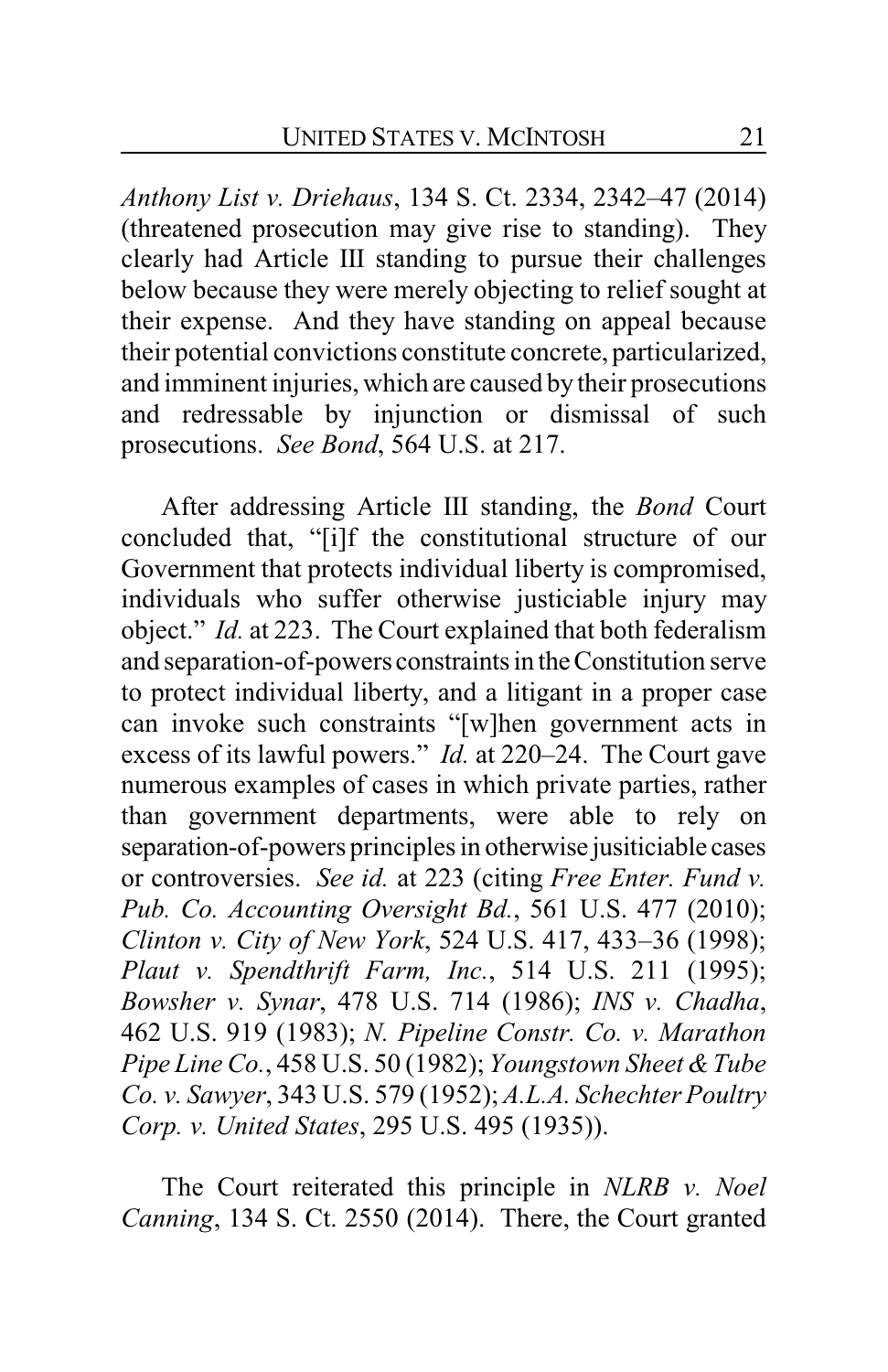relief to a private party challenging an order against it on the basis that certain members of the National Labor Relations Board had been appointed in excess of presidential authority under the Recess Appointments Clause, another separationof-powers constraint. *Id.* at 2557. The Court "recognize[d], of course, that the separation of powers can serve to safeguard individual liberty and that it is the 'duty of the judicial department'—in a separation-of-powers case as in any other—'to say what the law is.'" *Id.* at 2559–60 (citing *Clinton*, 524 U.S. at 449–50 (Kennedy, J., concurring), and quoting *Marbury v. Madison*, 5 U.S. (1 Cranch) 137, 177 (1803)); *see also id.* at 2592–94 (Scalia, J., concurring in the judgment) (discussing at great length how the separation of powers protects individual liberty).

Thus, Appellants have standing to invoke separation-ofpowers provisions of the Constitution to challenge their criminal prosecutions.

2

Here, Appellants complain that DOJ is spending funds that have not been appropriated by Congress in violation of the Appropriations Clause of the Constitution. *See* U.S. Const. art. I, § 9, cl. 7 ("No Money shall be drawn from the Treasury, but in Consequence of Appropriations made by Law . . . ."). This "straightforward and explicit command . . . means simply that no money can be paid out of the Treasury unless it has been appropriated by an act of Congress." *Office of Pers. Mgmt. v. Richmond*, 496 U.S. 414, 424 (1990) (citation omitted). "Money may be paid out only through an appropriation made by law; in other words, the payment of money from the Treasury must be authorized by a statute." *Id.*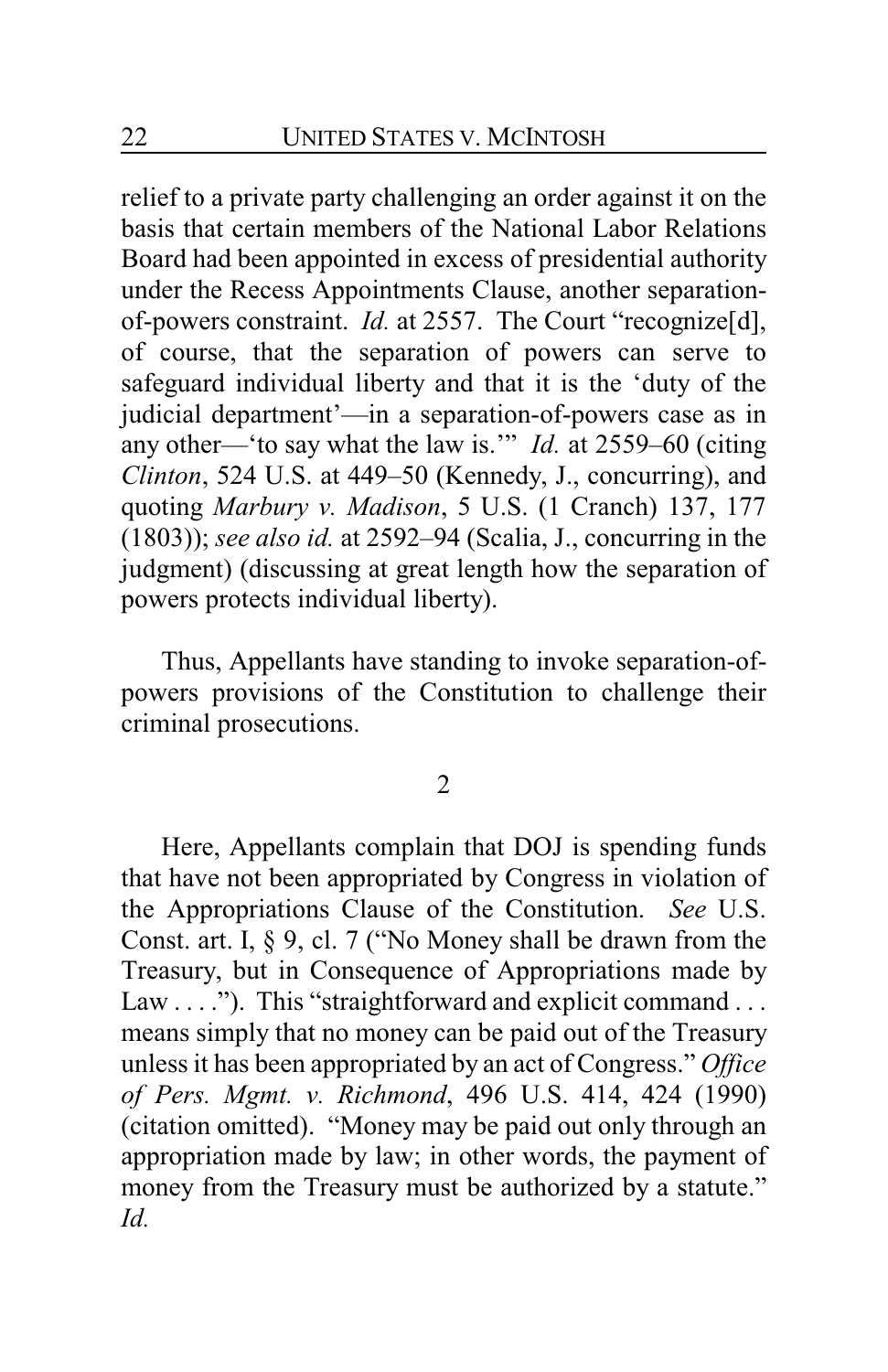The Appropriations Clause plays a critical role in the Constitution's separation of powers among the three branches of government and the checks and balances between them. "Any exercise of a power granted by the Constitution to one of the other branches of Government is limited by a valid reservation of congressional control over funds in the Treasury." *Id.* at 425. The Clause has a "fundamental and comprehensive purpose . . . to assure that public funds will be spent according to the letter of the difficult judgments reached by Congress as to the common good and not according to the individual favor of Government agents." *Id.* at 427–28. Without it, Justice Storyexplained, "the executive would possess an unbounded power over the public purse of the nation; and might apply all its moneyed resources at his pleasure." *Id.* at 427 (quoting 2 Joseph Story, *Commentaries on the Constitution of the United States* § 1348 (3d ed. 1858)).

Thus, if DOJ were spending money in violation of § 542, it would be drawing funds from the Treasury without authorization by statute and thus violating the Appropriations Clause. That Clause constitutes a separation-of-powers limitation that Appellants can invoke to challenge their prosecutions.

#### III

The parties dispute whether the government's spending money on their prosecutions violates § 542.

#### A

We focus, as we must, on the statutory text. Section 542 provides that "[n]one of the funds made available in this Act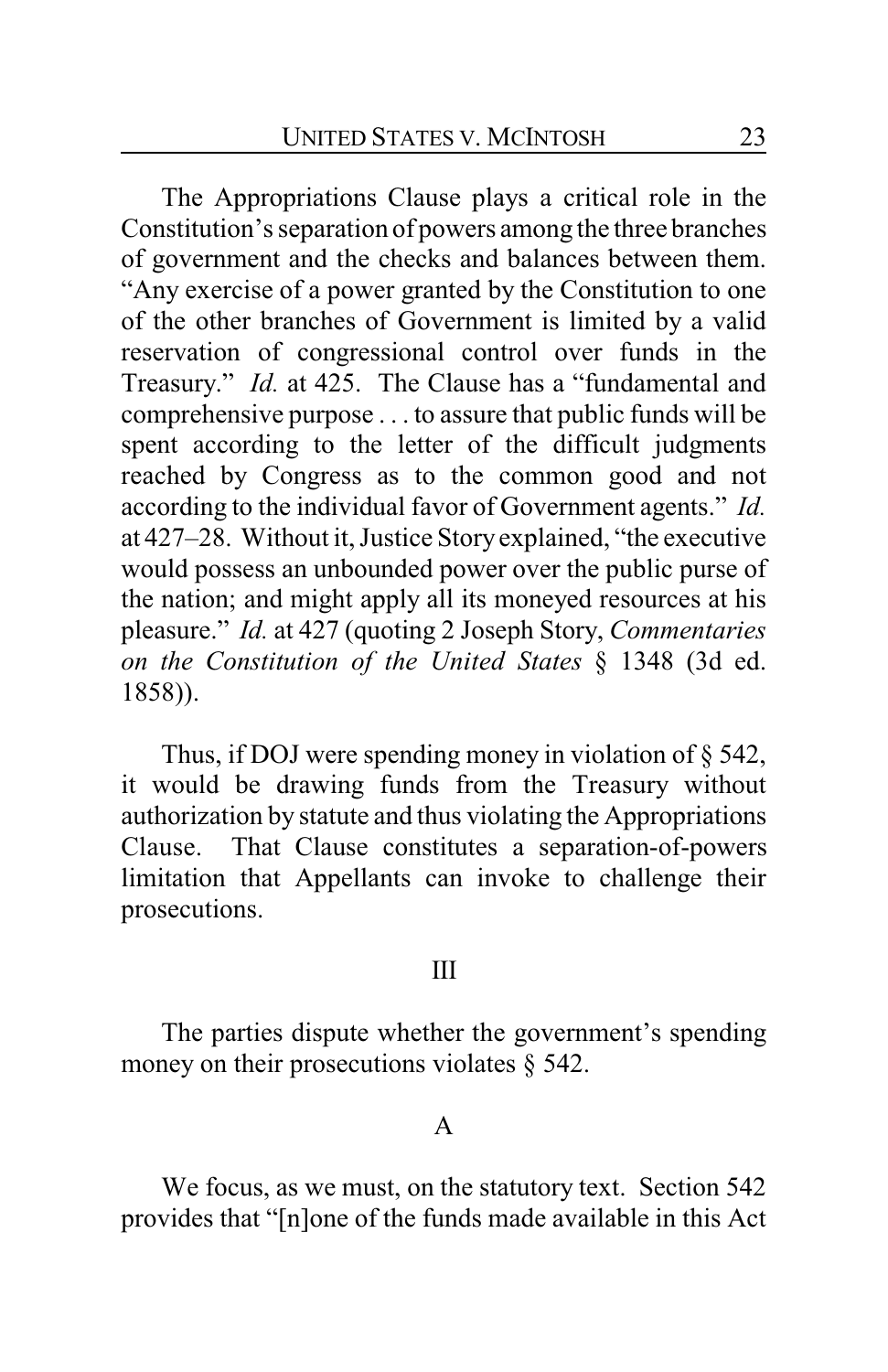to the Department of Justice may be used, with respect to [Medical Marijuana States**<sup>3</sup>** ] to prevent any of them from implementing their own laws that authorize the use, distribution, possession, or cultivation of medical marijuana." Consolidated Appropriations Act, 2016, Pub. L. No. 114-113, § 542, 129 Stat. 2242, 2332–33 (2015). Unfortunately, the rider is not a model of clarity.

#### 1

"It is a 'fundamental canon of statutory construction' that, 'unless otherwise defined, words will be interpreted as taking their ordinary, contemporary, common meaning.'" *Sandifer v. U.S. Steel Corp.*, 134 S. Ct. 870, 876 (2014) (quoting *Perrin v. United States*, 444 U.S. 37, 42 (1979)). Thus, in order to decide whether the prosecutions of Appellants violate § 542, we must determine the plain meaning of "prevent any of [the Medical Marijuana States] from implementing their own laws that authorize the use, distribution, possession, or cultivation of medical marijuana." The pronoun "them" refers back to the Medical Marijuana States, and "their own

**<sup>3</sup>** To avoid repeating the names of all 43 jurisdictions listed, we refer to Alabama, Alaska, Arizona, California, Colorado, Connecticut, Delaware, Florida, Georgia, Hawaii, Illinois, Iowa, Kentucky, Louisiana, Maine, Maryland, Massachusetts, Michigan, Minnesota, Mississippi, Missouri, Montana, Nevada, New Hampshire, New Jersey, New Mexico, New York, North Carolina, Oklahoma, Oregon, Rhode Island, South Carolina, Tennessee, Texas, Utah, Vermont, Virginia, Washington, Wisconsin, Wyoming, the District of Columbia, Guam, and Puerto Rico as the "Medical Marijuana States" and their laws authorizing "the use, distribution, possession, or cultivation of medical marijuana" as the "State Medical Marijuana Laws." While recognizing that the list includes three non-states, we will refer to the listed jurisdictions as states and their laws as state laws without further qualification.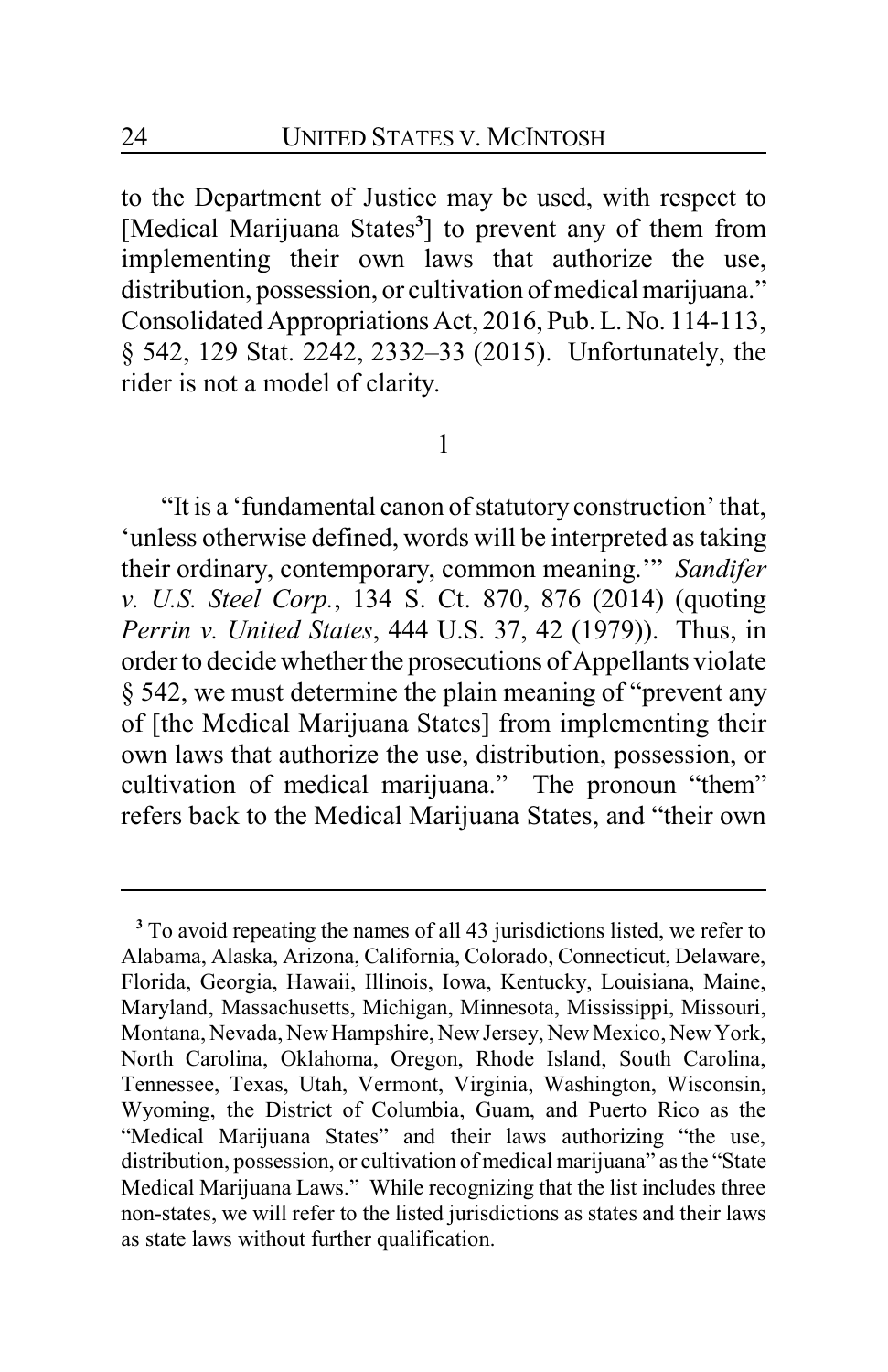laws" refers to the state laws of the Medical Marijuana States. And "implement" means:

> To "carry out, accomplish; *esp.*: to give practical effect to and ensure of actual fulfillment by concrete measure." *Implement*, *Merriam-Webster's Collegiate Dictionary* (11th ed. 2003);

> "To put into practical effect; carry out." *Implement*, *American Heritage Dictionary of the English Language* (5th ed. 2011); and

> "To complete, perform, carry into effect (a contract, agreement, etc.); to fulfil (an engagement or promise)." *Implement*, *Oxford English Dictionary*, www.oed.com.

*See Sanford v. MemberWorks, Inc.*, 625 F.3d 550, 559 (9th Cir. 2010) (We "may follow the common practice of consulting dictionaries to determine" ordinary meaning.); *Sandifer*, 134 S. Ct. at 876. In sum, § 542 prohibits DOJ from spending money on actions that prevent the Medical Marijuana States' giving practical effect to their state laws that authorize the use, distribution, possession, or cultivation of medical marijuana.

2

DOJ argues that it does not prevent the Medical Marijuana States from giving practical effect to their medical marijuana laws by prosecuting private individuals, rather than taking legal action against the state. We are not persuaded.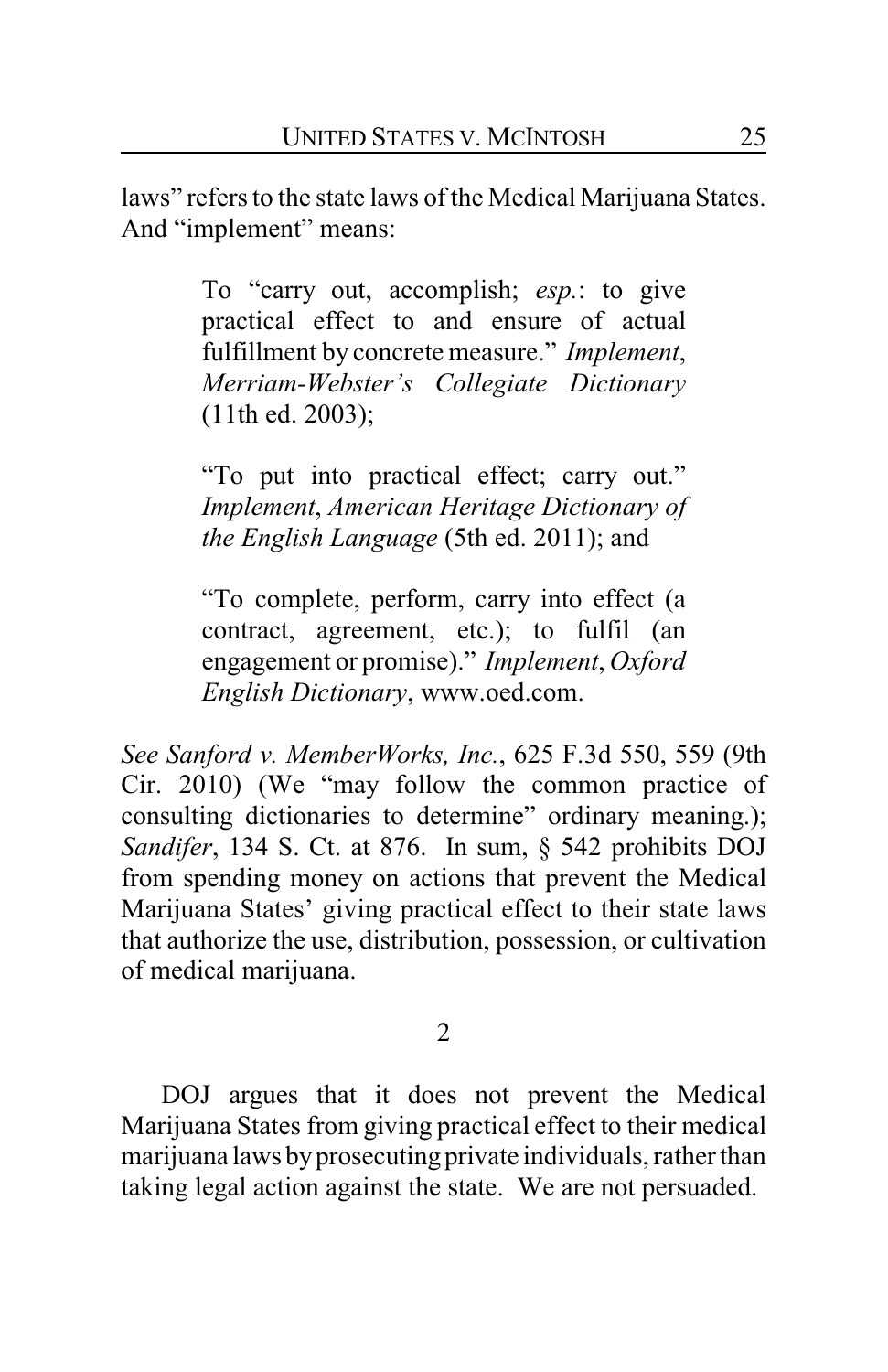Importantly, the "[s]tatutory language cannot be construed in a vacuum. It is [another] fundamental canon of statutory construction that the words of a statute must be read in their context and with a view to their place in the overall statutory scheme." *Sturgeon v. Frost*, 136 S. Ct. 1061, 1070 (2016) (internal quotation marks omitted). Here, we must read § 542 with a view to its place in the overall statutory scheme for marijuana regulation, namely the CSA and the State Medical Marijuana Laws. The CSA prohibits the use, distribution, possession, or cultivation of any marijuana. *See* 21 U.S.C. §§ 841(a), 844(a). **<sup>4</sup>** The State Medical Marijuana Laws are those state laws that authorize the use, distribution, possession, or cultivation of medical marijuana. Thus, the CSA prohibits what the State Medical Marijuana Laws permit.

In light of the ordinary meaning of the terms of § 542 and the relationship between the relevant federal and state laws, we consider whether a superior authority, which prohibits certain conduct, can prevent a subordinate authority from implementing a rule that officially permits such conduct by punishing individuals who are engaged in the conduct officially permitted by the lower authority. We conclude that it can.

**<sup>4</sup>** This requires a slight caveat. Under the CSA, "the manufacture, distribution, or possession of marijuana [is] a criminal offense, with the sole exception being use of the drug as part of a Food and Drug Administration preapproved research study." *Gonzales v. Raich*, 545 U.S. 1, 14 (2005); *see* 21 U.S.C. §§ 812(c), 823(f), 841(a)(1), 844(a). Thus, except as part of "a strictly controlled research project," federal law "designates marijuana as contraband for *any* purpose." *Raich*, 545 U.S. at 24, 27.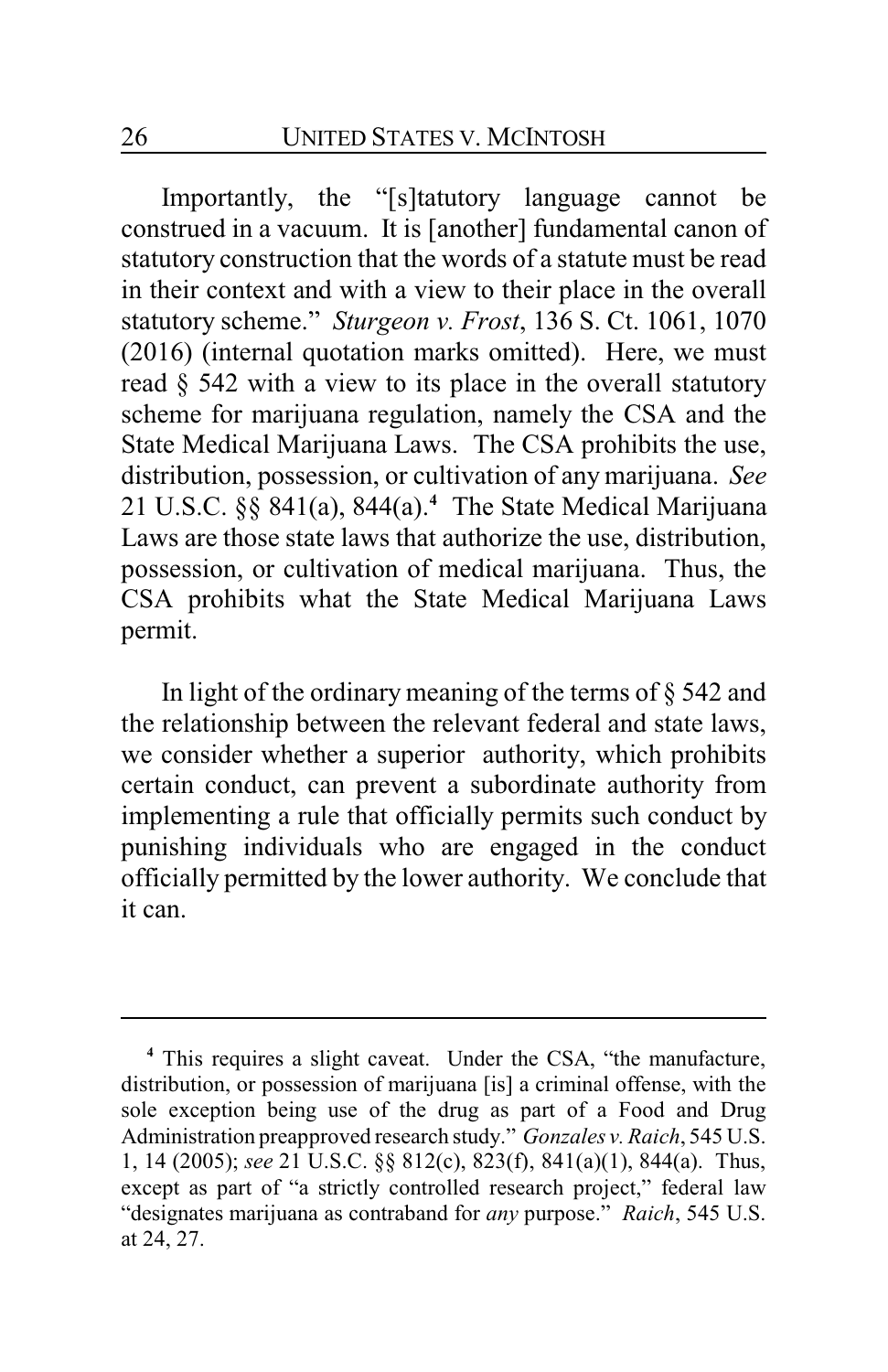DOJ, without taking any legal action against the Medical Marijuana States, prevents them from implementing their laws that authorize the use, distribution, possession, or cultivation of medical marijuana by prosecuting individuals for use, distribution, possession, or cultivation of medical marijuana that is authorized by such laws. By officially permitting certain conduct, state law provides for nonprosecution of individuals who engage in such conduct. If the federal government prosecutes such individuals, it has prevented the state from giving practical effect to its law providing for non-prosecution of individuals who engage in the permitted conduct.

We therefore conclude that, at a minimum,  $\S$  542 prohibits DOJ from spending funds from relevant appropriations acts for the prosecution of individuals who engaged in conduct permitted by the State Medical Marijuana Laws and who fully complied with such laws.

3

Appellants in *McIntosh* and *Kynaston* argue for a more expansive interpretation of § 542. They contend that the rider prohibits DOJ from bringing federal marijuana charges against anyone licensed or authorized under a state medical marijuana law for activity occurring within that state, including licensees who had failed to comply fully with state law.

For instance, Appellants in *Kynaston* argue that "implementation of laws necessarily involves all aspects of putting the law into practical effect, including interpretation of the law, means of application and enforcement, and procedures and processes for determining the outcome of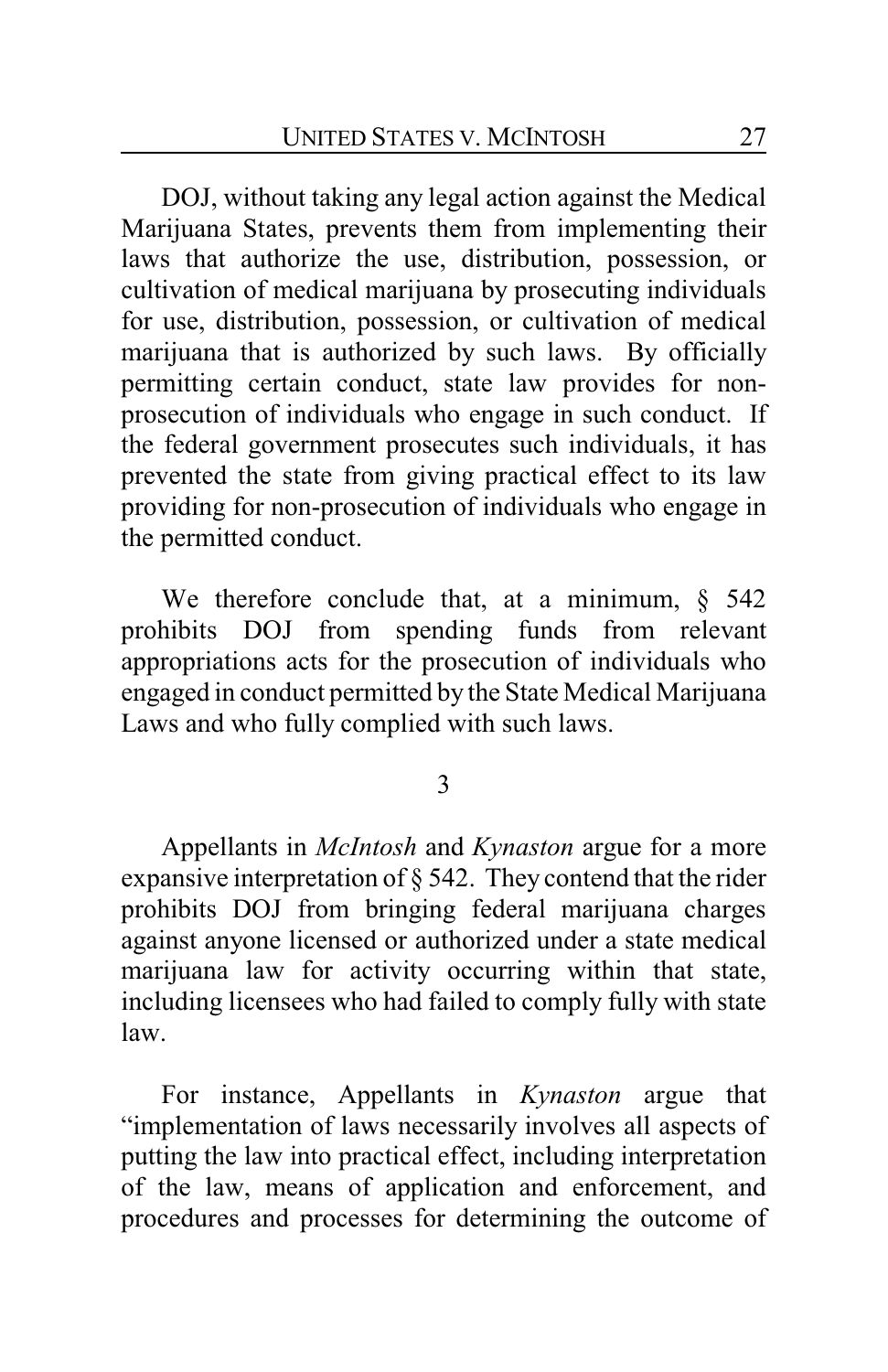individual cases." Under this view, if the federal government prosecutes individuals who are not strictly compliant with state law, it will prevent the states from implementing the *entirety* of their laws that authorize medical marijuana by preventing them from giving practical effect to the penalties and enforcement mechanisms for engaging in unauthorized conduct. Thus, argue the *Kynaston* Appellants, the Department of Justice must refrain from prosecuting "unless a person's activities are so clearly outside the scope of a state's medical marijuana laws that reasonable debate is not possible."

To determine whether such construction is correct, we must decide whether the phrase "laws that authorize" includes not only the rules authorizing certain conduct but also the rules delineating penalties and enforcement mechanisms for engaging in unauthorized conduct. In answering that question, we consider the ordinary meaning of "laws that authorize the use, distribution, possession, or cultivation of medical marijuana." "Law" has many different meanings, including the following definitions that appear most relevant to § 542:

> "The aggregate of legislation, judicial precedents, and accepted legal principles; the body of authoritative grounds of judicial and administrative action; esp., the body of rules, standards, and principles that the courts of a particular jurisdiction apply in deciding controversies brought before them."

> "The set of rules or principles dealing with a specific area of a legal system <copyright  $law>$ "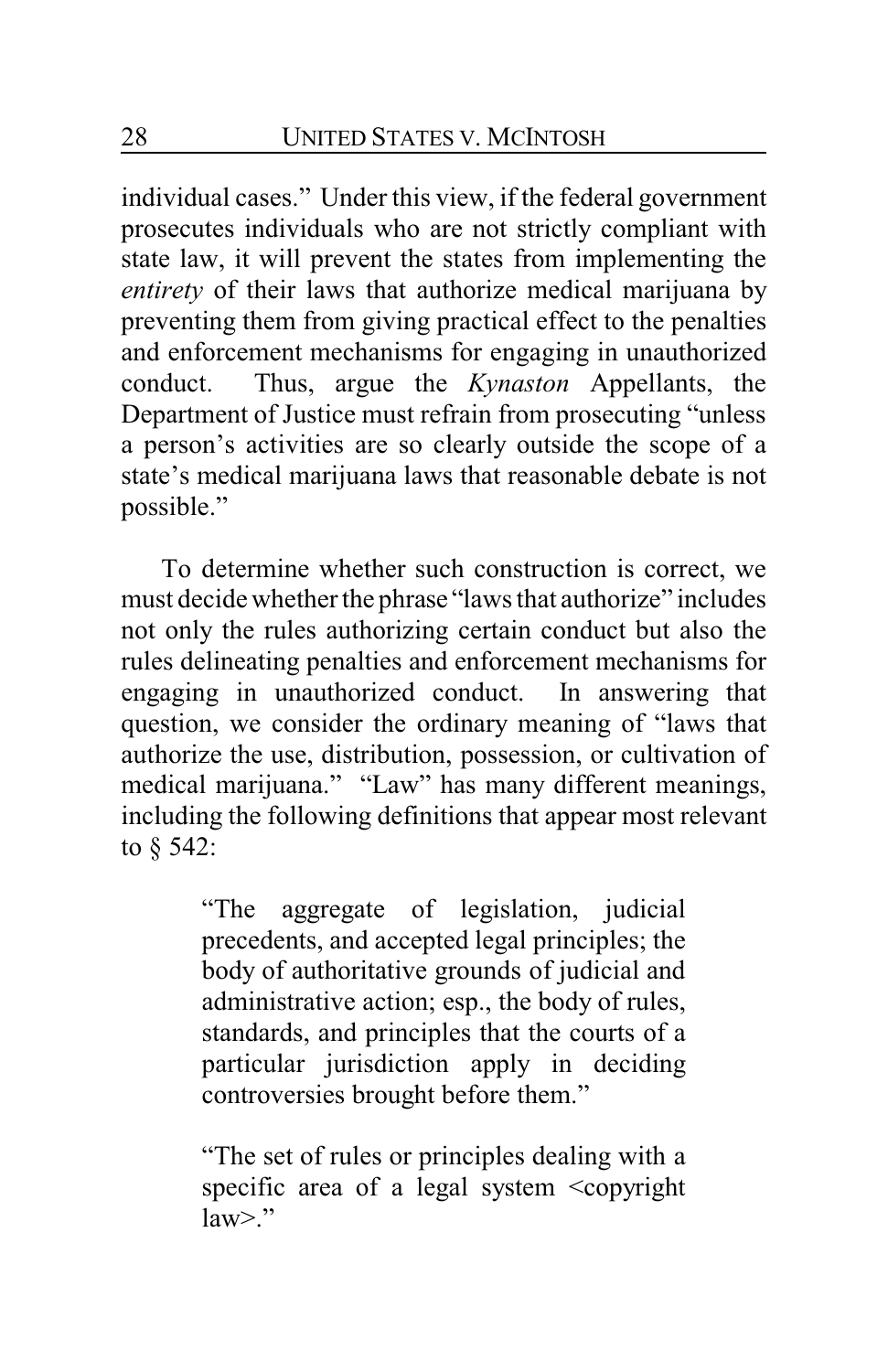*Law*, *Black's Law Dictionary* (10th ed. 2014); and:

"1. a. The body of rules, whether proceeding from formal enactment or from custom, which a particular state or community recognizes as binding on its members or subjects. (In this sense usually *the law*.)."

"One of the individual rules which constitute the 'law' (sense 1) of a state or polity. . . . The plural has often a collective sense . . . approaching sense 1."

*Law*, *Oxford English Dictionary*, www.oed.com. The relative pronoun "that" restricts "laws" to those laws authorizing the use, distribution, possession, or cultivation of medical marijuana. *See* Bryan A. Garner, *Garner's Dictionary of Legal Usage* 887–89 (3d ed. 2011). In sum, the ordinary meaning of § 542 prohibits the Department of Justice from preventing the implementation of the Medical Marijuana States' laws or sets of rules and only those rules that authorize medical marijuana use.

We also consider the context of  $\S$  542. The rider prohibits DOJ from preventing forty states, the District of Columbia, and two territories from implementing their medical marijuana laws. Not only are such laws varied in composition but they also are changing as new statutes are enacted, new regulations are promulgated, and new administrative and judicial decisions interpret such statutes and regulations. Thus,  $\S$  542 applies to a wide variety of laws that are in flux.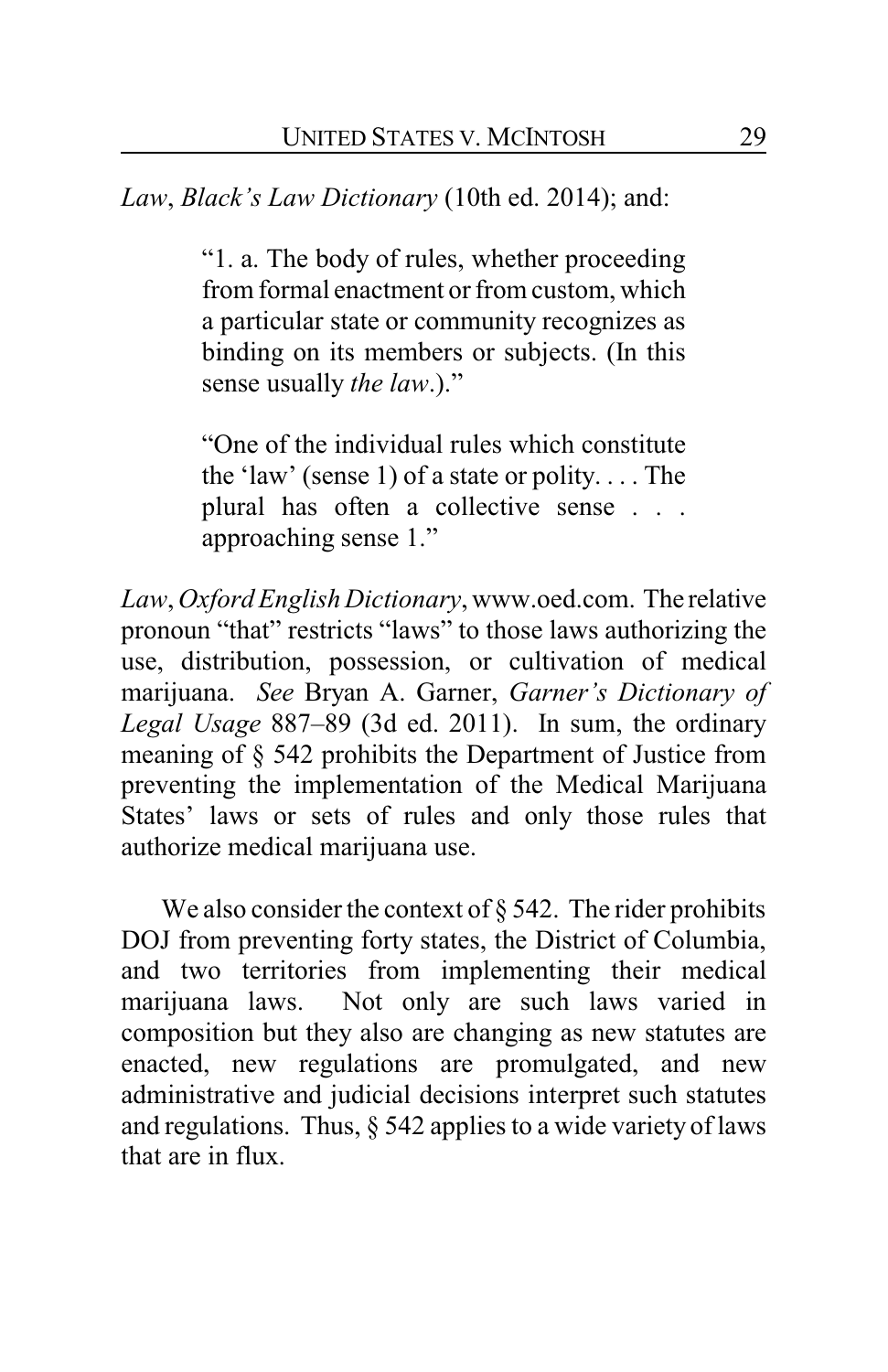Given this context and the restriction of the relevant laws to those that authorize conduct, we conclude that  $\S$  542 prohibits the federal government only from preventing the implementation of those specific rules of state law that authorize the use, distribution, possession, or cultivation of medical marijuana. DOJ does not prevent the implementation of rules authorizing conduct when it prosecutes individuals who engage in conduct unauthorized under state medical marijuana laws. Individuals who do not strictly comply with all state-law conditions regarding the use, distribution, possession, and cultivation of medical marijuana have engaged in conduct that is unauthorized, and prosecuting such individuals does not violate § 542. Congress could easily have drafted § 542 to prohibit interference with laws that address medical marijuana or those that regulate medical marijuana, but it did not. Instead, it chose to proscribe preventing states from implementing laws that authorize the use, distribution, possession, and cultivation of medical marijuana.

#### B

The parties cite various pieces of legislative history to support their arguments regarding the meaning of § 542.

We cannot consider such sources. It is a fundamental principle of appropriations law that we may only consider the text of an appropriations rider, not expressions of intent in legislative history. "An agency's discretion to spend appropriated funds is cabined only by the 'text of the appropriation,' not by Congress' expectations of how the funds will be spent, as might be reflected by legislative history." *Salazar v. Ramah Navajo Chapter*, 132 S. Ct. 2181, 2194–95 (2012) (quoting *Int'l Union, UAW v. Donovan*,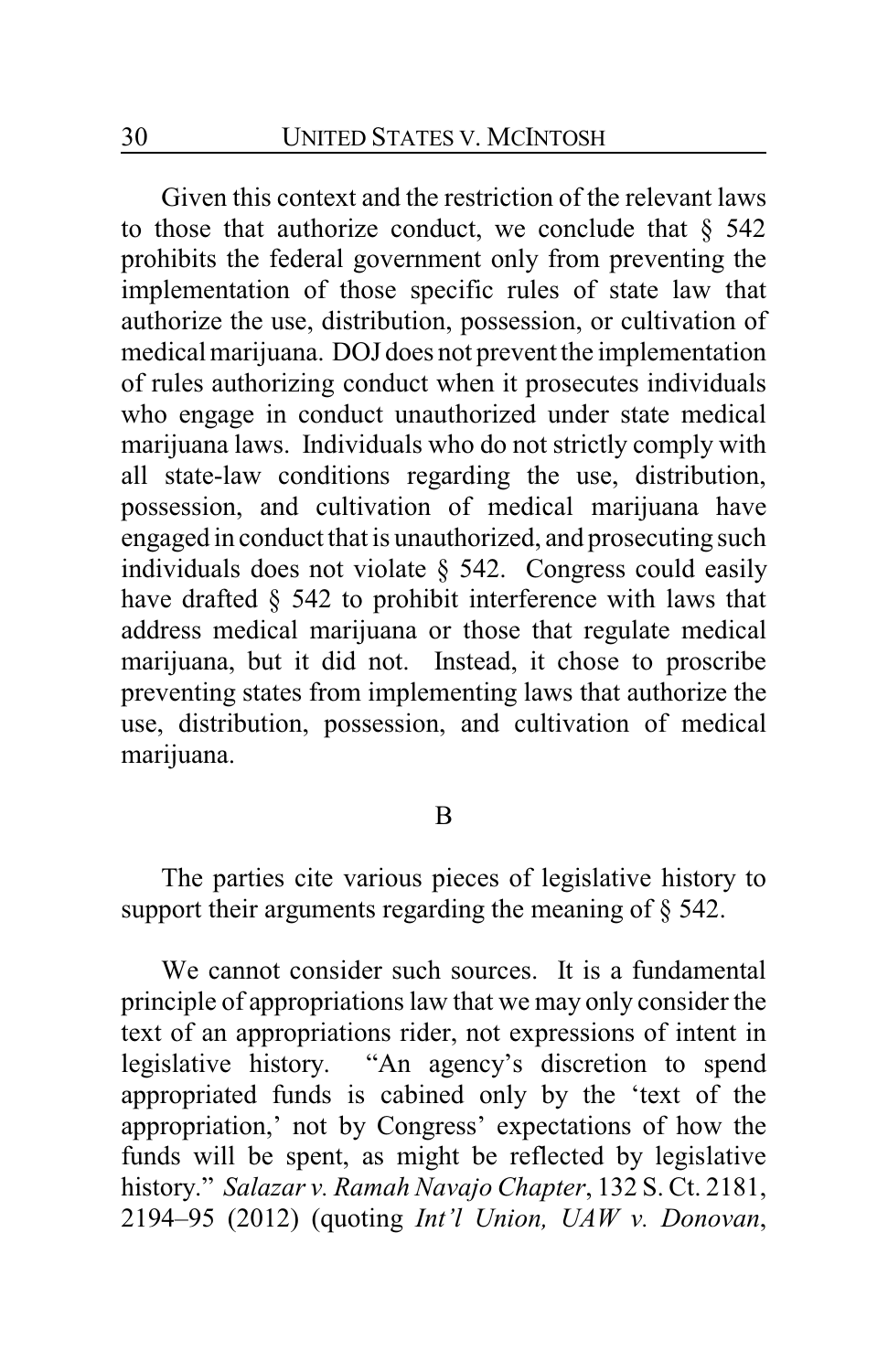746 F.2d 855, 860–61 (D.C. Cir. 1984) (Scalia, J.)). In *International Union*, then-Judge Scalia explained:

> As the Supreme Court has said (in a case involving precisely the issue of Executive compliance with appropriation laws, although the principle is one of general applicability): "legislative intention, without more, is not<br>legislation." The issue here is not how The issue here is not how Congress expected or intended the Secretary to behave, but how it *required* him to behave, through the only means by which it can (as far as the courts are concerned, at least) require anything—the enactment of legislation. Our focus, in other words, must be upon the text of the appropriation.

746 F.2d at 860–61 (quoting *Train v. City of New York*, 420 U.S. 35, 45 (1975)); *see also Cherokee Nation of Okla. v. Leavitt*, 543 U.S. 631, 646 (2005) ("The relevant case law makes clear that restrictive language contained in Committee Reports is not legally binding."); *Lincoln v. Vigil*, 508 U.S. 182, 192 (1993) ("'[I]ndicia in committee reports and other legislative history as to how the funds should or are expected to be spent do not establish any legal requirements on' the agency." (citation omitted)).

We recognize that some members of Congress may have desired a more expansive construction of the rider, while others may have preferred a more limited interpretation. However, we must consider only the text of the rider. If Congress intends to prohibit a wider or narrower range of DOJ actions, it certainly may express such intention, hopefully with greater clarity, in the text of any future rider.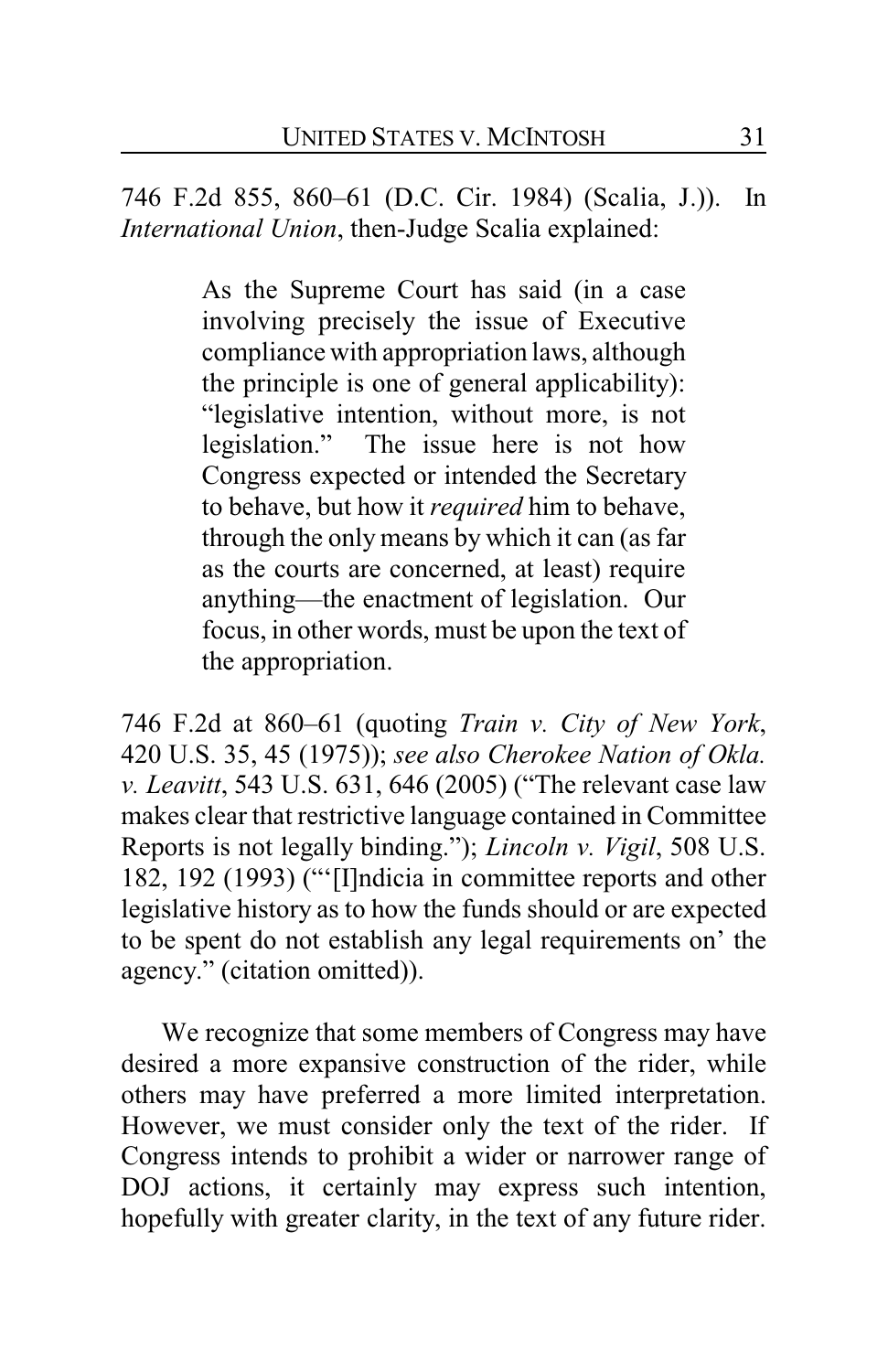#### IV

We therefore must remand to the district courts. If DOJ wishes to continue these prosecutions, Appellants are entitled to evidentiary hearings to determine whether their conduct was completely authorized by state law, by which we mean that they strictly complied with all relevant conditions imposed by state law on the use, distribution, possession, and cultivation of medical marijuana. We leave to the district courts to determine, in the first instance and in each case, the precise remedy that would be appropriate.

We note the temporal nature of the problem with these prosecutions. The government had authority to initiate criminal proceedings, and it merely lost funds to continue them. DOJ is currently prohibited from spending funds from specific appropriations acts for prosecutions of those who complied with state law. But Congress could appropriate funds for such prosecutions tomorrow. Conversely, this temporary lack of funds could become a more permanent lack of funds if Congress continues to include the same rider in future appropriations bills. In determining the appropriate remedy for any violation of § 542, the district courts should consider the temporal nature of the lack of funds along with Appellants' rights to a speedy trial under the Sixth Amendment and the Speedy Trial Act, 18 U.S.C. § 3161.**<sup>5</sup>**

**<sup>5</sup>** The prior observation should also serve as a warning. To be clear, § 542 does not provide immunity from prosecution for federal marijuana offenses. The CSAprohibits the manufacture, distribution, and possession of marijuana. Anyone in any state who possesses, distributes, or manufactures marijuana for medical or recreational purposes (or attempts or conspires to do so) is committing a federal crime. The federal government can prosecute such offenses for up to five years after they occur. *See* 18 U.S.C. § 3282. Congress currently restricts the government